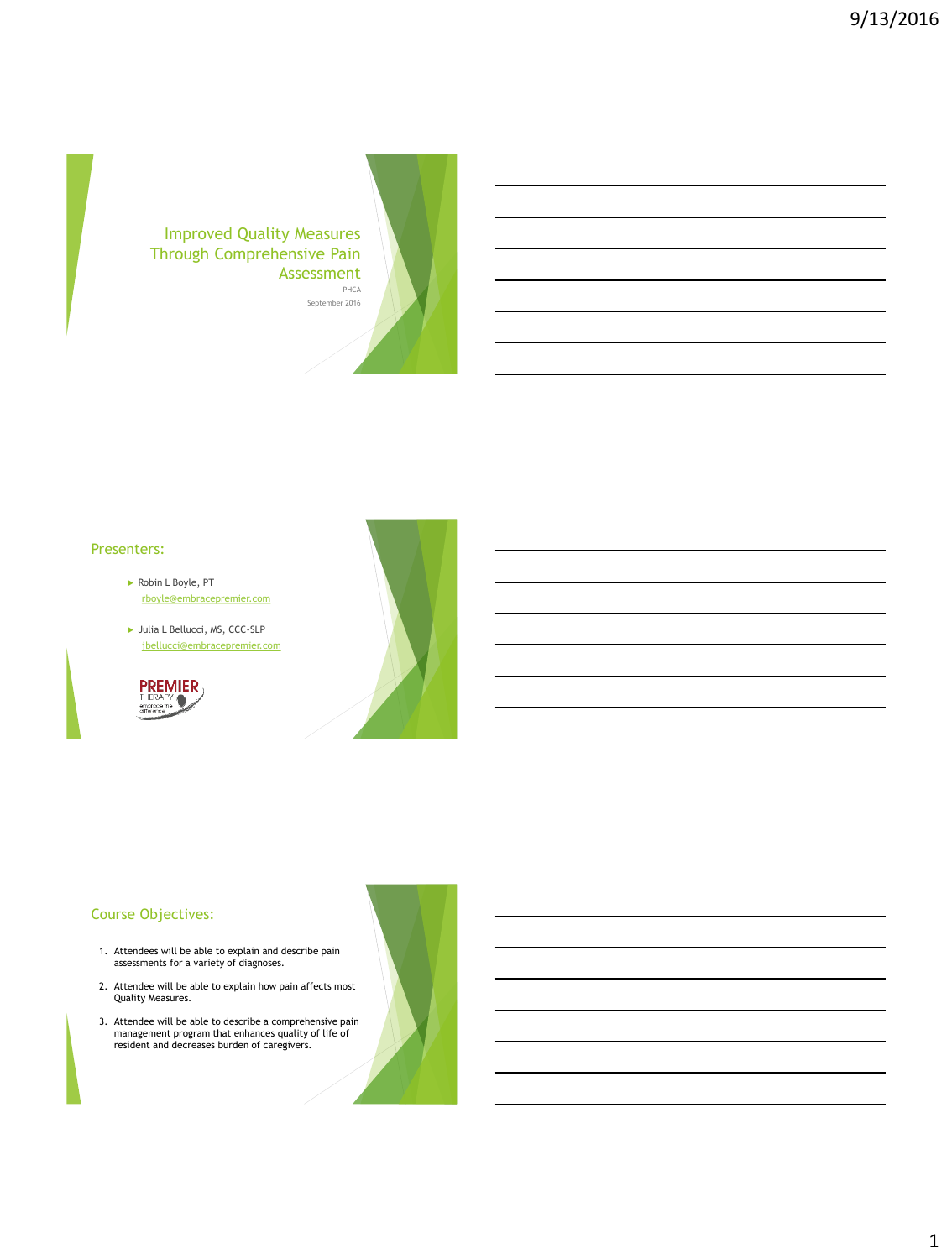#### Why we need to focus on a comprehensive pain management program?

Expectation of Improved Quality and Patient Outcomes Quality Measures: - 5 Star Rating Impact Act Changes – additional QMs Re-hospitalization Rates

Accountable Care Organizations Bundled Payment Initiatives Comprehensive Joint Replacement



# Support For A Comprehensive Pain Management Approach

- 2012 Research Study published in Journal of Gerontological Nursing 1<br>found that more research needs to be completed on the effects of a comprehensive approach.
- The study also found that accuracy of pre-intervention resident assessment data and resulting QM/QI score is an important consideration.
- Results from previous studies show that nursing/physicians may not possess adequate expertise in pain management and that lack of education and inadequate use of processes of care often leads to underreporting of required MDS data elements, and QM scores.

Russell et al, *J Gerontol Nurs*, 2012

#### Measurement Variables

- Re-Admission Rates
- Discharge Setting
- ► Clinical Outcomes
- $\blacktriangleright$  Length of Stav
- Patient/Family Satisfaction
- **Department of Health Survey Results**
- ► Cost per Episode
- Peer Comparison
- **Specialty Focuses**
- RUG Levels
- **Labor Hours (PBJ)**



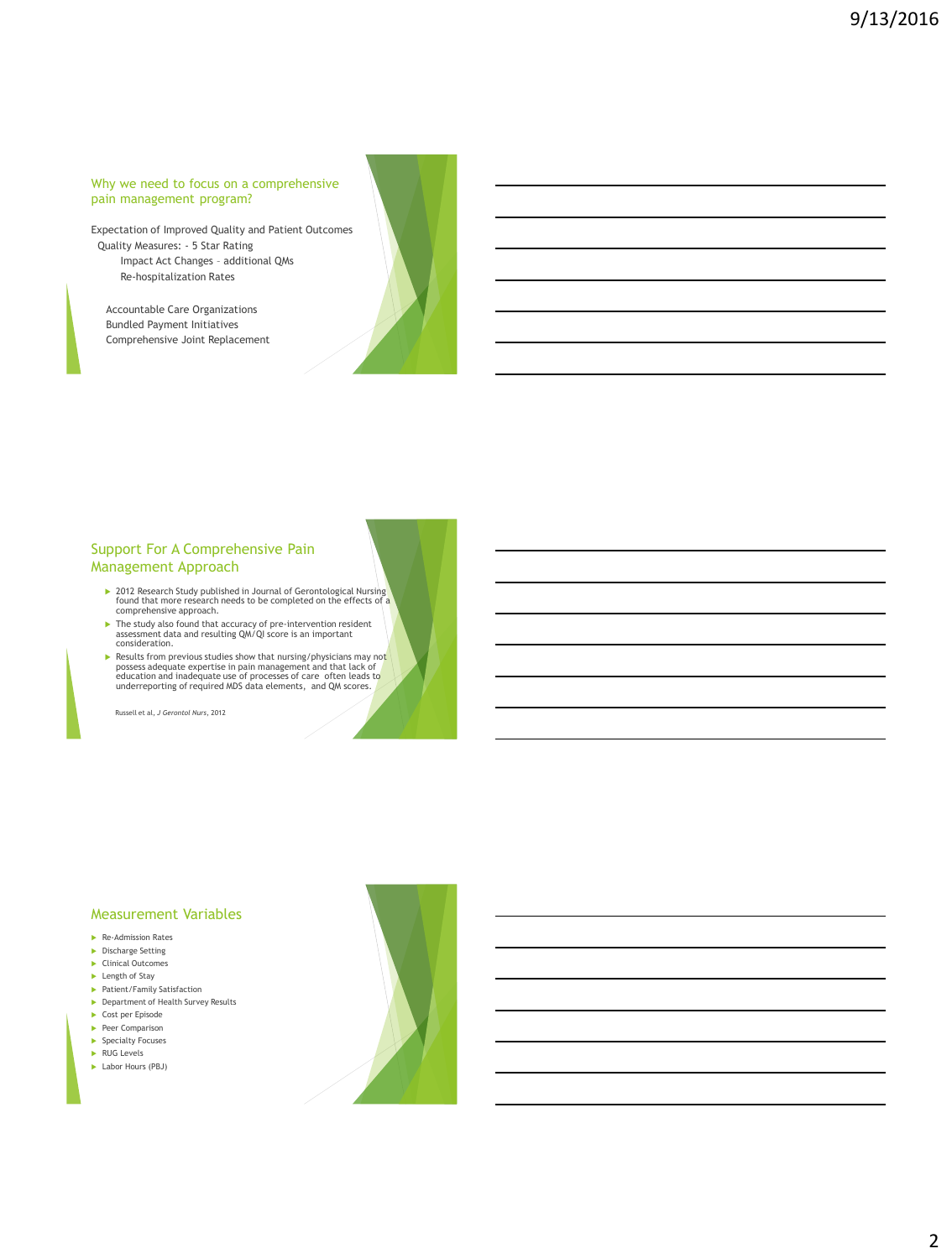#### Quality Measures

| Quality Measure Indicator              | Qualify<br><b>Mecasures</b> | <b>6 Dfcw</b><br><b>Rotting</b> | Corper Quality<br>Megazine | Therapy<br>Can Help     | Poin<br><b>Influences</b> |  |
|----------------------------------------|-----------------------------|---------------------------------|----------------------------|-------------------------|---------------------------|--|
| Pain                                   | <b>SS/LS</b>                | <b>SSAS</b>                     | <b>SS/LS</b>               | $\bf x$                 | $\overline{\mathbf{x}}$   |  |
| Pressure Lilcers (New or Worsened)     | 95/1.9                      | <b>GS</b>                       | m                          | ×                       | ×                         |  |
| High Risk Pressure Ulcers              |                             | $\overline{15}$                 | $\overline{15}$            | $\overline{\mathbf{x}}$ | $\overline{\mathbf{x}}$   |  |
| Physical Restraints                    | $\overline{15}$             | 15                              | $\overline{15}$            | $\overline{\mathbf{x}}$ | $\overline{\mathbf{x}}$   |  |
| Urinary Tract Infections               | <b>LS</b>                   | <b>US</b>                       | 1.5                        | $\overline{\mathbf{x}}$ | ×                         |  |
| Falls with Major Injury                | 15                          | <b>is</b>                       | <b>LS</b>                  | $\overline{\mathbf{x}}$ | $\overline{\mathbf{x}}$   |  |
| Folk                                   |                             |                                 | <b>LS</b>                  | $\overline{\mathbf{x}}$ | ×                         |  |
| Depressive Symptoms                    | 15                          |                                 | <b>LS</b>                  | ×                       | ×                         |  |
| Loss of Bowel/Blodder Control          | $\overline{15}$             |                                 | <b>LS</b>                  | $\overline{\mathbf{x}}$ | $\overline{\mathbf{x}}$   |  |
| Weight Loss                            | $\mathsf{LS}$               |                                 | <b>LS</b>                  | ×                       | ×                         |  |
| Increased Need for ADL Assistance      | 15                          | $\overline{15}$                 | 1.5                        | ×                       | ×                         |  |
| Antipsychotic Medications              | <b>SS/LS</b>                | <b>SS/LS</b>                    | \$8/LS                     | $\overline{\mathbf{x}}$ | $\overline{\mathbf{x}}$   |  |
| Anti Anxiety/hypnotic                  |                             |                                 | LS                         | $\overline{\mathbf{x}}$ | ×                         |  |
| <b>Behavion Affecting Others</b>       |                             |                                 | <b>is</b>                  | ×                       | ×                         |  |
| Catheter Inserted/Left                 | <b>LS</b>                   | $\overline{15}$                 | <b>US</b>                  | $\overline{\mathbf{x}}$ | $\overline{\mathbf{x}}$   |  |
| Ability to Move Independently Worsened |                             | <b>US</b>                       |                            | ×                       | ×                         |  |
| Physical Function Improves Admit to DC |                             | $^{18}$                         |                            | $\overline{\mathbf{x}}$ | ×                         |  |
| Re-hospitalized after NH admission     |                             | $\overline{a}$                  |                            | x                       | $\overline{\mathbf{x}}$   |  |
| Outpatient emergency dept visit        |                             | $\overline{\infty}$             |                            | $\times$                | ×                         |  |
| Discharged to Community                |                             | m                               |                            | x                       | $\overline{\mathbf{x}}$   |  |

# New Quality Measures added in Nursing Home Compare

- Percentage of short-stay residents who were successfully discharged to the community (claims-based)
- Percentage of short-stay residents who have had an outpatient emergency department visit (claims-based)
- Percentage of short-stay residents who were re-hospitalized after a nursing home admission (claims-based)
- Percentage of short-stay residents who made improvements in function (MDS-based) Percentage of long-stay residents whose ability to move independently worsened (MDS-based)
- Percentage of long-stay residents who received an antianxiety or hypnotic medication (MDS-based) Not included in 5 star rating

#### CMS' Keys to Quality Improvement

 $\blacktriangleright$  At the global level, awareness and education across a broad spectrum of healthcare workers is necessary, while at the local level, each facility must attack the problem individually.

 At the core of each of these initiatives, improvement requires a facility to examine existing practices and update as necessary, perform root cause<br><u>analysi</u>s, offer<br>consistent and <u>up-to-</u> date staff education, and have reference tools available to support staff.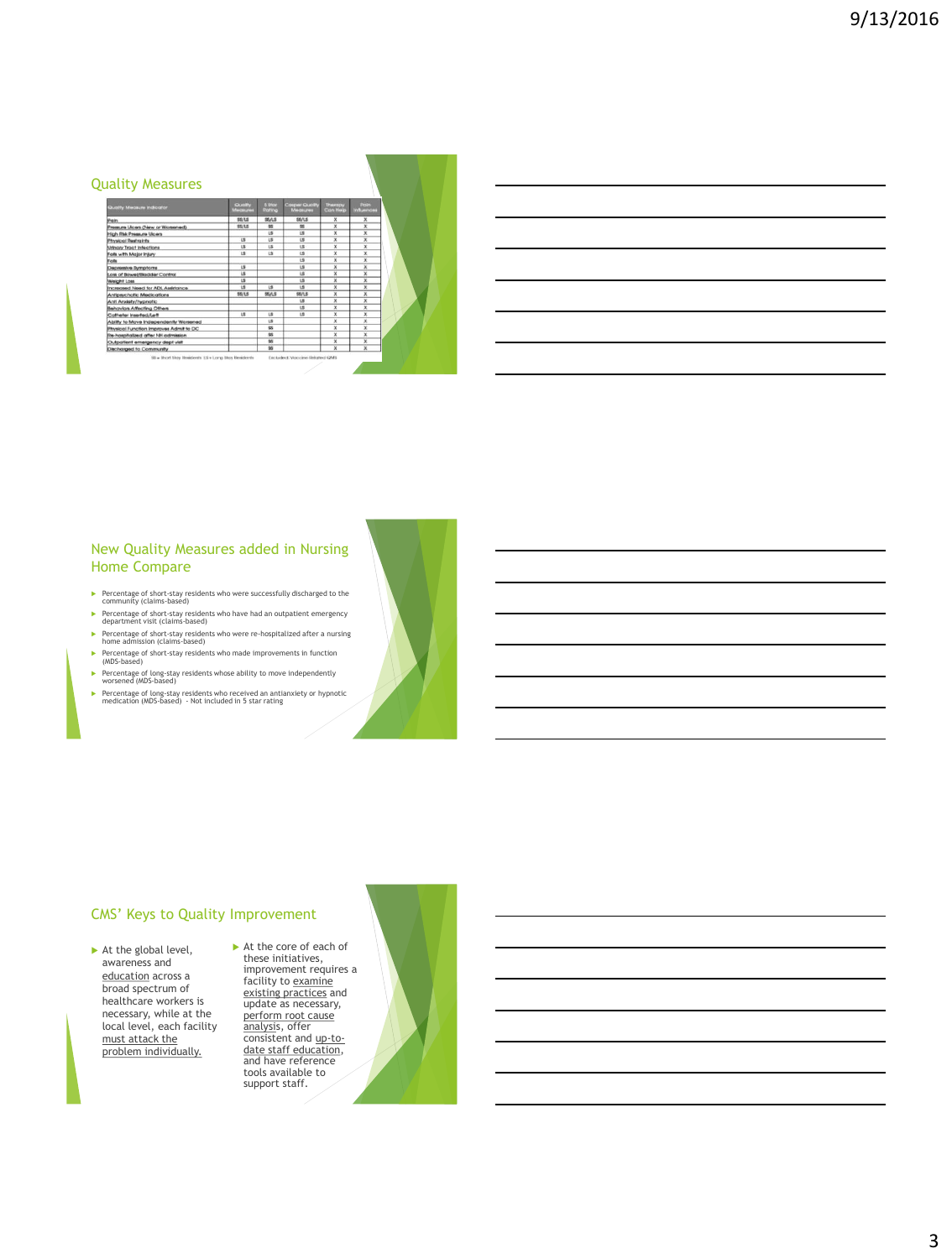# A Comprehensive Pain Management – Advancing Excellence

**How Does Pain Management Benefit Residents?**

- **Residents can express their wishes for pain management.** Residents do not experience a decline in functional status due to
- uncontrolled pain. **Residents are not at risk for depression due to uncontrolled pain.**
- resented to not experience a decline in quality of life due to ► unmanaged pain.

https://www.nhqualitycampaign.org/goalDetail.aspx?g=pain#tab1

#### A Comprehensive Pain Management – Advancing Excellence

**How Does Pain Management Benefit Nursing Home Staff?**

- Staff members are more likely to experience enhanced job satisfaction.
- Staff will have tools and resources to address the various aspects of pain management to enhance quality of care.

# A Comprehensive Pain Management – Advancing Excellence

#### **How Does Pain Management Benefit Nursing Homes?**

- Nursing homes have satisfied residents and families, which translates into better care and image in the community.
- Nursing homes have improved Quality Measures due to improved resident care and satisfaction results.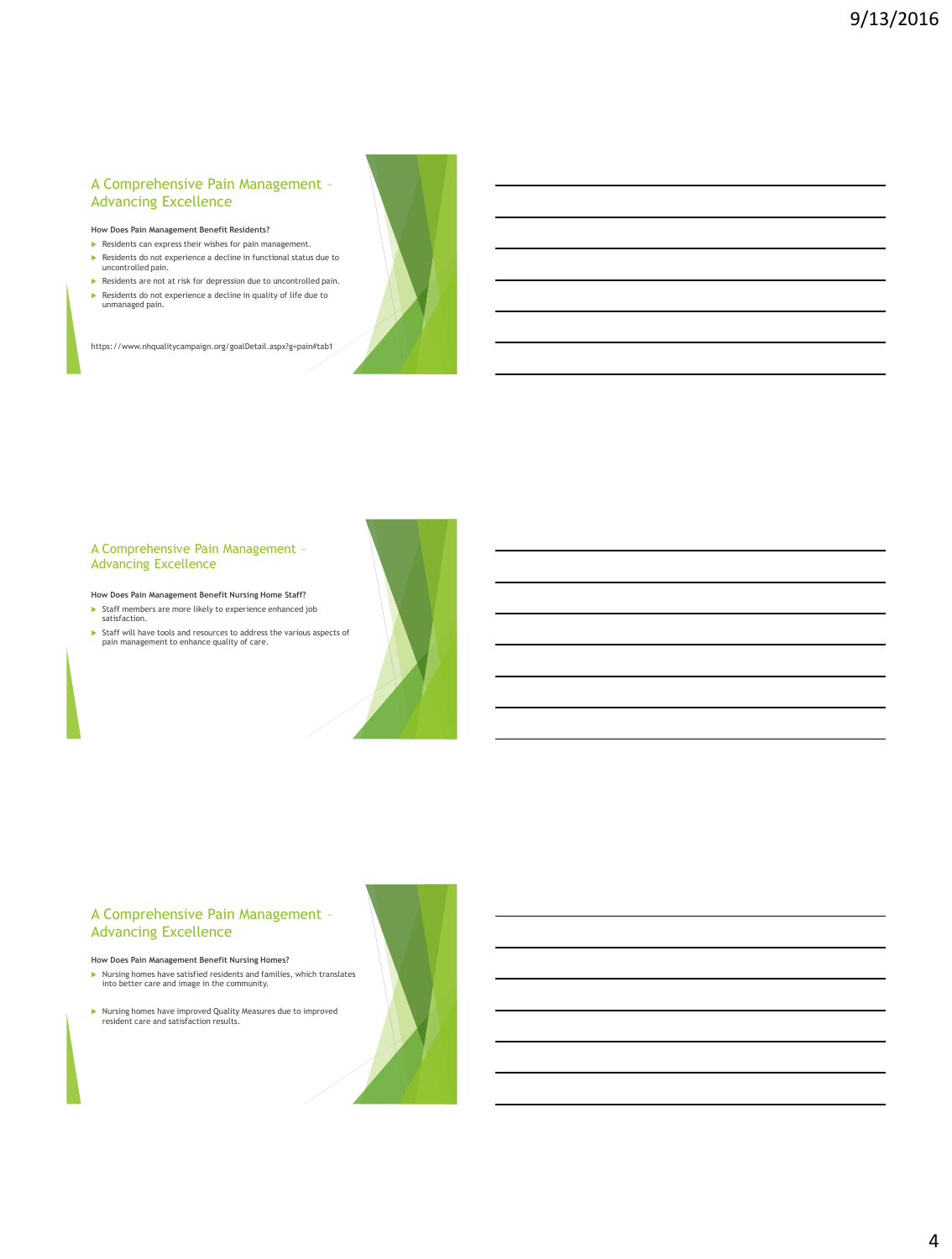# Signs of Pain

- Increased blood pressure
- $\blacktriangleright$  Increased respiratory rate
- **Tachycardia**
- $\blacktriangleright$  Diaphoresis
- $\triangleright$  Dilated pupils
- Agitation/physical movements/vocalizations



# Other Signs of Pain

#### Severely Cognitively Impaired

- **Listless**
- Decreased appetite/loss of taste for food/weight loss
- $\blacktriangleright$  Constipation
- Sleep Disturbance
- $\triangleright$  Social withdrawal
- Psychological impairment Function impairment and disability



# Other Signs of Pain

- Agitation and Anxiety
- $\blacktriangleright$  Verbalizations including the nonsensical
- Agitated movements
- $\blacktriangleright$  Increased depression and anxiety Refusal of care
- **Defensive behaviors**
- 
- Overwhelming self-focus
- $\blacktriangleright$  Preoccupation with physical status

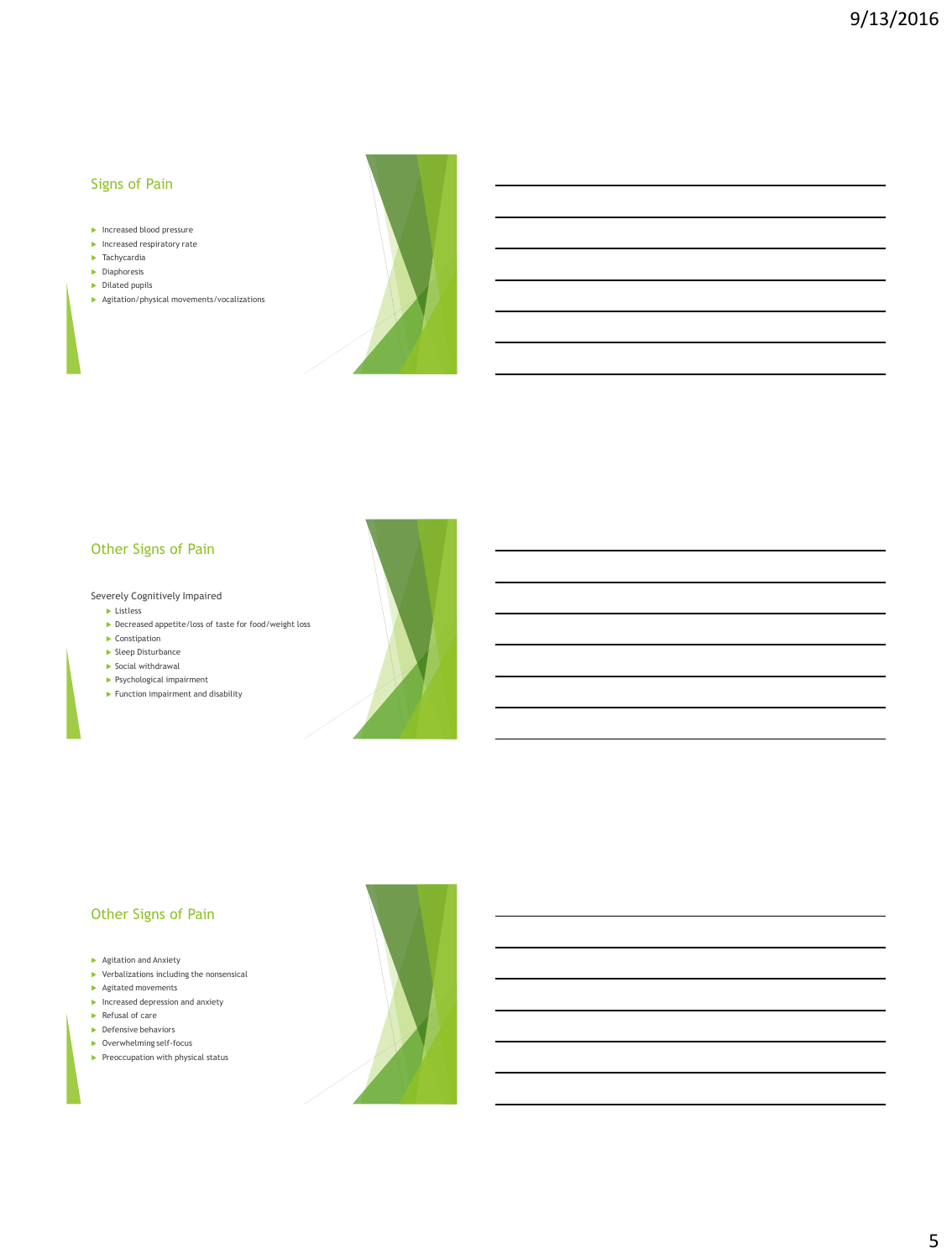# Adverse Effects of Untreated and Undertreated Pain

- $\blacktriangleright$  Negative health impact and quality of life
- Slowed rehab
- $\blacktriangleright$  Increased depression
- $\blacktriangleright$  Increased anxiety
- $\blacktriangleright$  Increased social isolation
- $\blacktriangleright$  Increased immobility, gait disturbances
- $\blacktriangleright$  Spiritual despair
- **Disease progression**
- $\blacktriangleright$  Increased pain sensitivity
- $\blacktriangleright$  Increased health care utilization and costs



# Vital Signs Checks

- $\blacktriangleright$  Temperature
- $\blacktriangleright$  Blood pressure
- $\blacktriangleright$  Respiration rate ▶ O2 saturation
- Heart rate or Pulse
- $\blacktriangleright$  Pain
- 
- $\blacktriangleright$  Shortness of breath



# Vital Signs

- Abnormal vital signs could be the first warning that an impending medical decline may be occurring
- Early detection and then treatment could ward off intensifying symptoms and possible transport/admission to hospital
- Nursing monitors vital signs, but therapy could also report them and be an added watchdog for issues that may be arising with the resident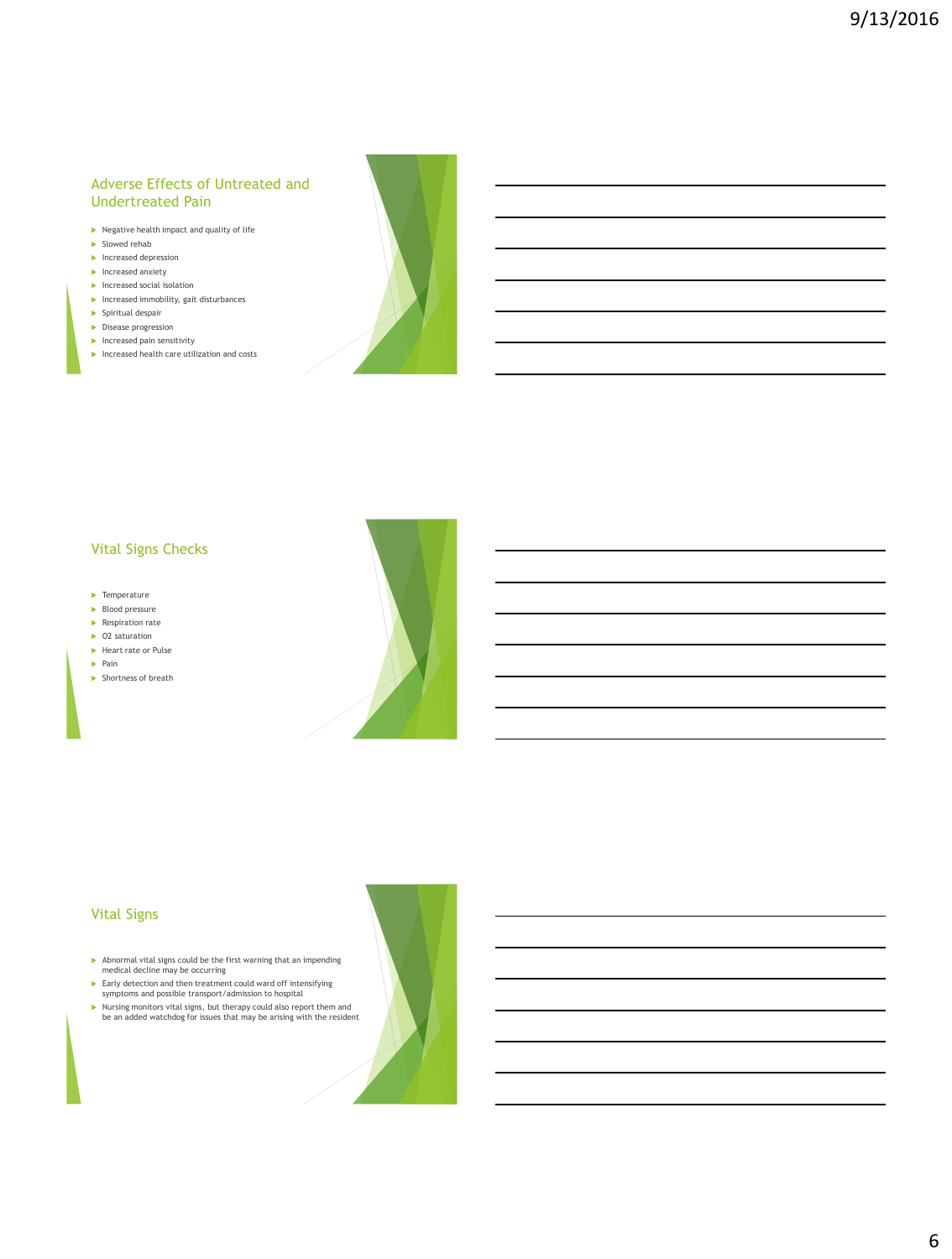# Vital Signs

The vital sign check along with therapy's functional assessment during treatment could really help with early detection of issues

# Vital Signs

#### $\blacktriangleright$  Temperature

- Body temperature should normally run between 97.6 and 99.6 (98.6)
- Baseline should be established and checked daily by nursing
- An increase of body temperature can indicate a systemic infection, inflammation or hyperthermia which can increased pain levels
- A decrease in body temperature can also be a concern (i.e., poor circulation, heart problems)

# Vital Signs

#### ▶ Heart Rate or Pulse

- It is the physical expansion of the artery and is the number of times the heart beats per minute
- $\blacktriangleright$  Pulse rate varies with age
- Normal adult beats per minute are typically 50-80 beats An increase in pulse rate can occur with but not limited to pain and an infection
- A decrease or irregular pulse rate could indicate a serious health issue or illness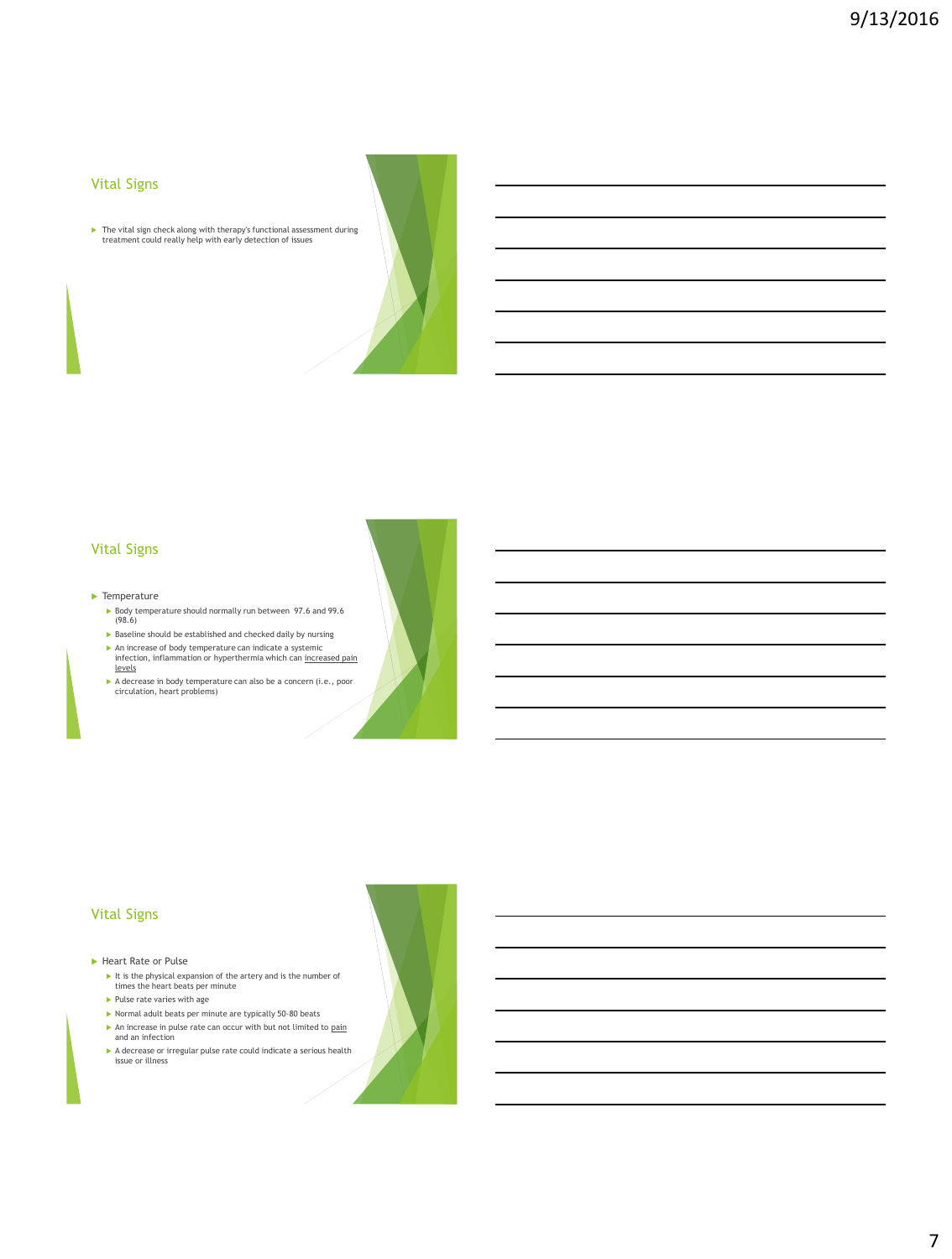# Vital Signs

- **Respiration Rate** 
	- $\blacktriangleright$  The act of breathing in and out
	- Measures the number of breaths a person takes in one minute Should note if wheezing, exertion with breathing and other sounds
	- occur
	- Varies with age
	- Normal adult rates are 12-28 breaths per minute



# Vital Signs

#### **Respiration Rate**

- $\blacktriangleright$  Increased respiration rate could mean possible infection or  $\operatorname{pain}$
- Decreased respiration rate could indicate weakness and system failure

# Vital Signs

#### ▶ Blood Pressure

- $\blacktriangleright$  It is the measure of the force of the blood through the walls of the artery
- $\blacktriangleright$  It is indicative of how well the heart is functioning
- It is comprised of two measurements:
	- 1. systolic pressure which measures the force of blood with maximal contraction of the heart, and
	- 2. diastolic pressure which is the resting pressure when the heart relaxes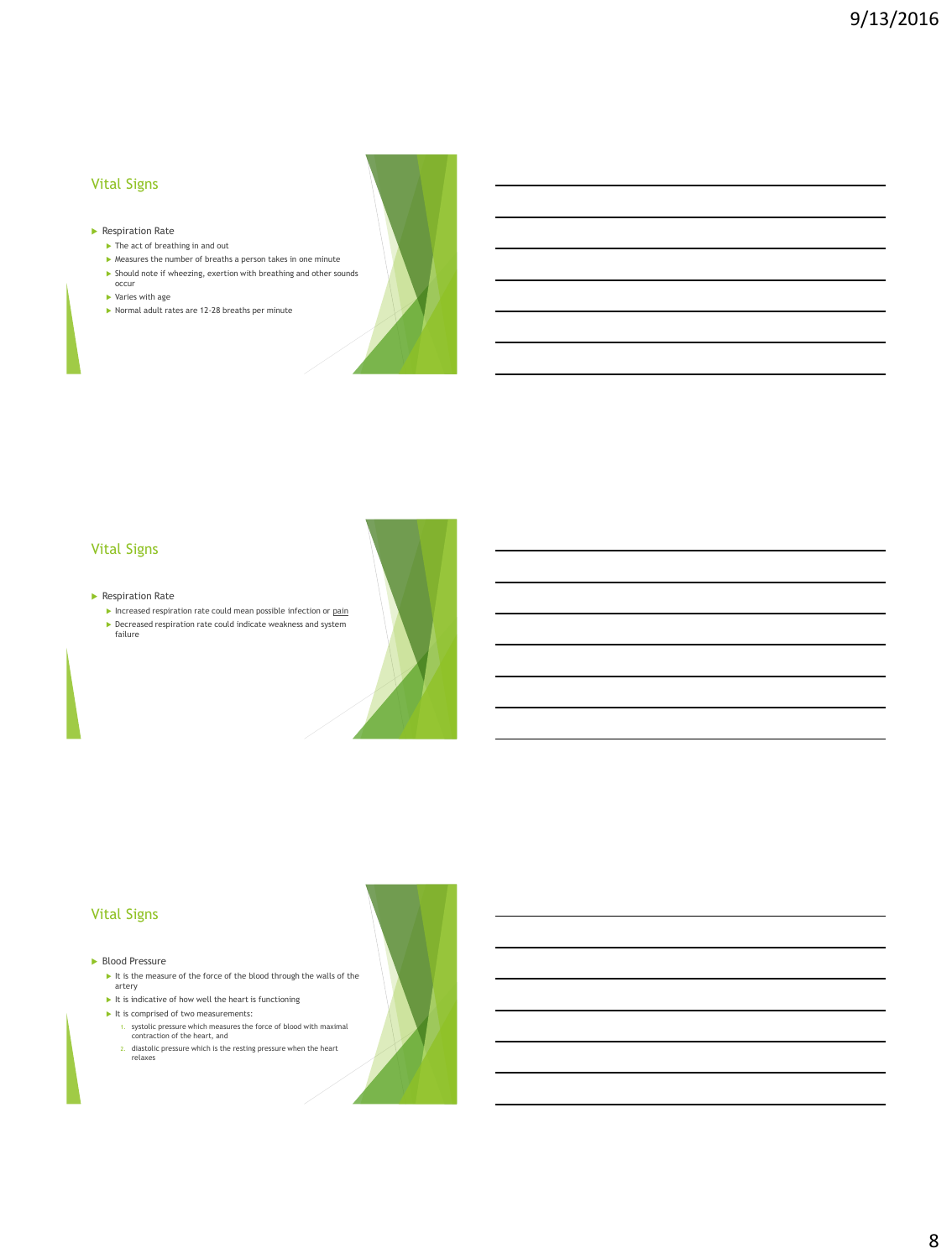# Vital Signs

- **Blood Pressure** 
	- Normal blood pressure is 120/80 (systolic/diastolic) Abnormal pressure would be anything over 130 systolic and 85 diastolic pressure
	- ► Hypertension is when the systolic pressure is consistently between 140 -160 mmHg (increased blood pressure can be a effect of <u>pain</u>)
	- Hypotension is low blood pressure below 120 systolic pressure
	- consistently

# Vital Signs

#### $\blacktriangleright$  Pain

- $\blacktriangleright$  This is considered to be an important but often overlooked vital sign in adults
- It can greatly impair a person's function and lead to other medical issues such as depression, contractures, immobility, sleep deprivation, and wounds.
- Should be assessed at:
	- Admission
	-
	- ▶ Quarterly with nursing review
	- Each shift if pain management is part of care plan If change is noted during review
	- When intervention is implemented to see if effective for pain reduction

#### Vital Signs

Dyspnea- Shortness of Breath

- It is normal with heavy exertion, but it is abnormal if it occurs with everyday functions
- It can indicate problems with <u>pain,</u> asthma, pneumonia, cardiac<br>ischemia, lung disease, congestive heart failure, acute MI, COPD,<br>and panic or anxiety disorders
- $\blacktriangleright$  It is important to report this to nursing/physician timely
- Assess the intensity with any distinct sensation such as (effort, chest tightness, and air hunger) distress involved and impact on daily functions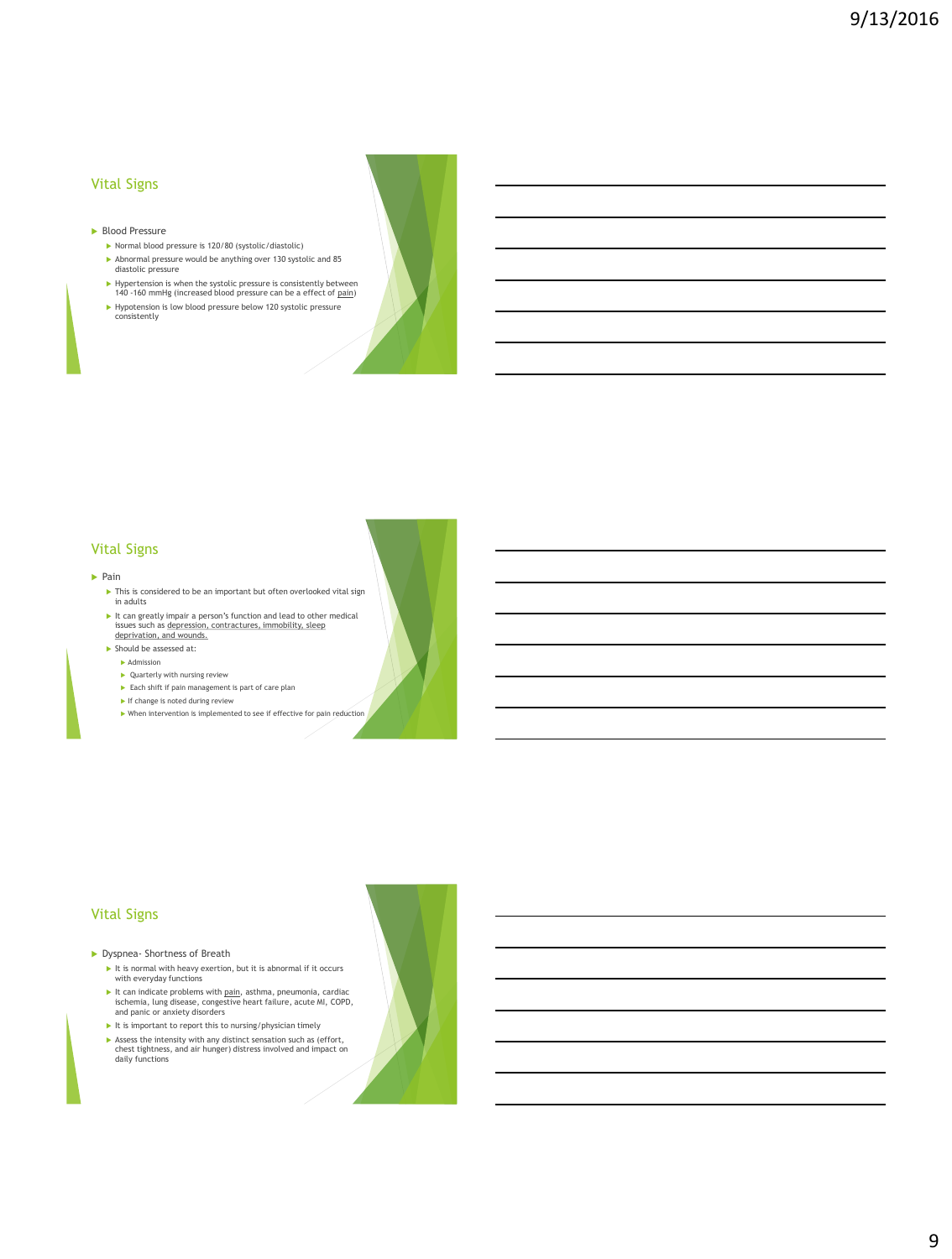## Pain and Dementia

- ▶ There are an estimated 35 million people with dementia across the world. Currently, 5% of people over 65 years old have a diagnosis of dementia, rising to over 50% in those aged over 90 years.
- $\blacktriangleright$  Demographic changes in the coming decades and the increasingly<br>population will lead to a substantial growth in the number of<br>people affected, and in the scale of the challenge associated with<br>providing treatment a



#### Pain and Dementia

 The prevalence of pain, particularly, is strongly related to age, hitting the oldest population the hardest with prevalence rates of 72% above the age of 85 years. Given these circumstances, it is clear that pain is probably very common among people with dementia; nevertheless, current knowledge is poor which frequently leads to inappropriate treatment and care.

 *(Achterberg et al, 2013)*

#### Research Concerning Pain and Dementia scales

The study examined the various assessment tools available to caregivers, leading them to conclude "current evidence on validation and clinical utility of the tools is insufficient."

 *Lichtner et al.; licensee BioMed Central. 2015*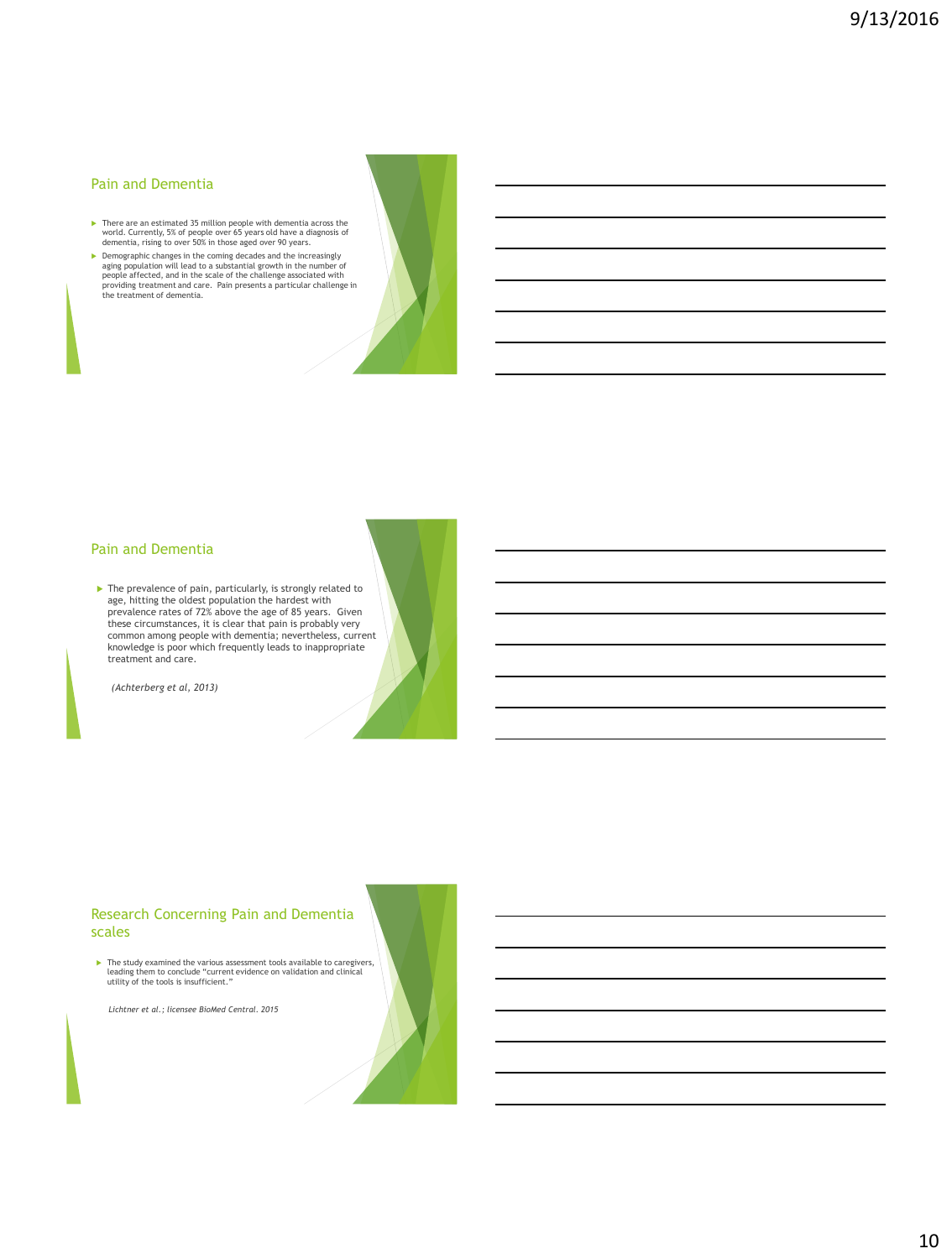# The Importance of Staging

Because Dementia affects many areas of function at different rates depending on what stage of the disease a person exists, it is important to understand what to expect for each stage and modify approaches or treatment to gain as much success/independence when pain is a factor

# The Importance of Staging

- $\blacktriangleright$  Provides basis for caregiver education, strategies, approaches in developing patient-centered plan of care
- Helps staff/family provide quality care while focusing on preserved abilities, not limitations

#### Methods of Staging

#### Accepted Scales

- NCCDP 3 stages
- Global Deterioration Scale 7 stages
- Allen Cognitive Levels 6 levels:
	- 3 Components
		- **Attention** 
			- Motor Control
			- Verbal Performance

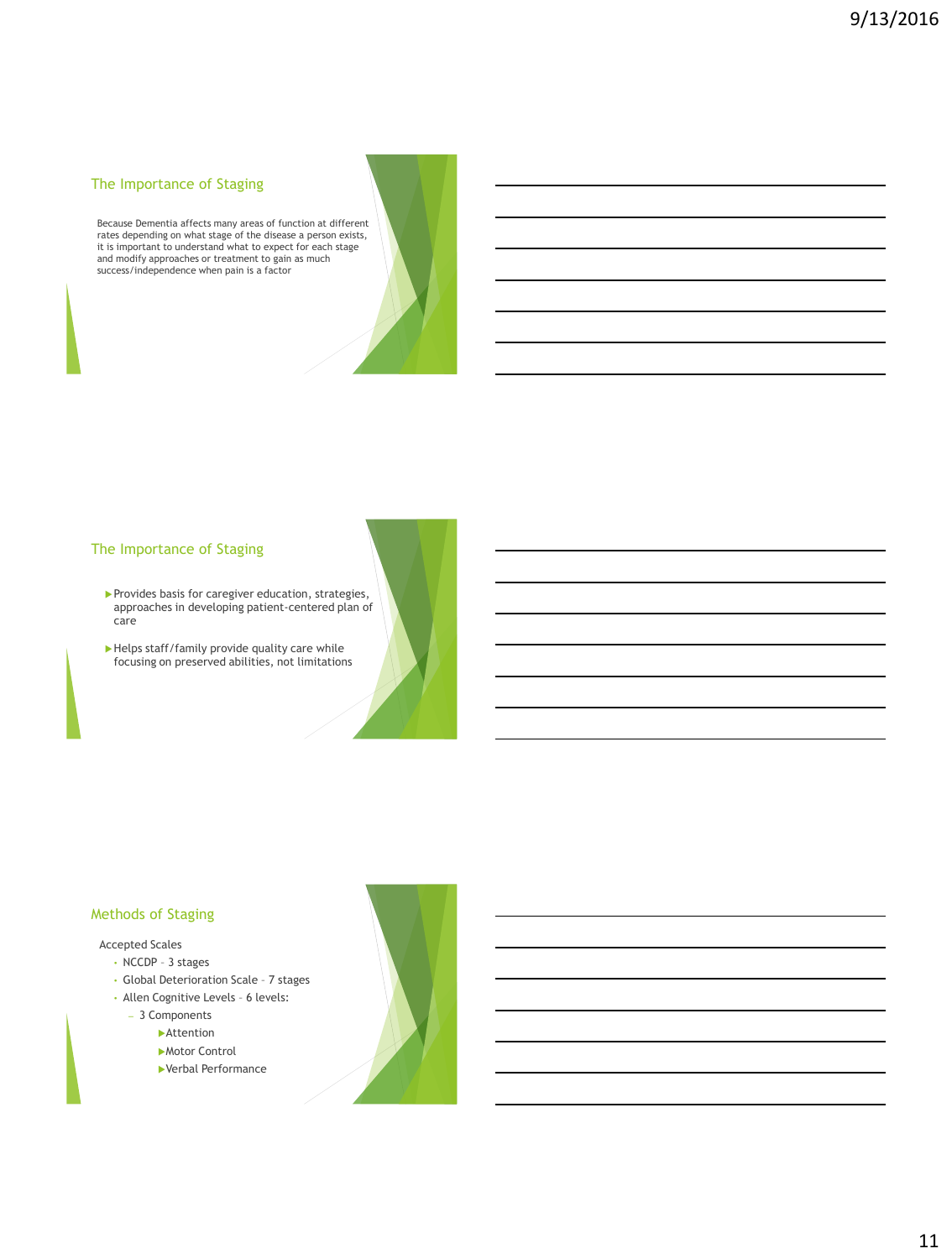# Beyond Staging..

- Cognitive Testing: Provides basis for patient status and explores most preserved abilities
	- Can guide nursing towards to most beneficial pain scale/test to complete based upon those abilities.
	- Should be done to set tone for dementia programming as well

# Cognitive Assessments

- Brief Cognitive Rating Scale (in conjunction with GDS)
- Allen Cognitive Level Screen
- ACL Leather Lacing or Placement Tests
- Clock Drawing
- Mini-Mental Status Exam (MMSE) Ross Information Processing Assessment–G (RIPA–G)
	- Arizona Battery of Communication in Dementia (ABCD)
	- Functional Linguistic Communication Inventory (FLCI)

#### Pain Assessment

- Pain Scales- used to show changes (good or bad) with any intervention and to establish a baseline
	- Numeric Rating Scale
	- Wong-Baker Faces Pain Scale
	- Visual Analog Scale
	- ▶ Pain Thermometer Scale
	- Comprehensive Pain Assessment-cognitively intact
	- PAINAD Good tool for dementia residents
	- ▶ Pain Drawing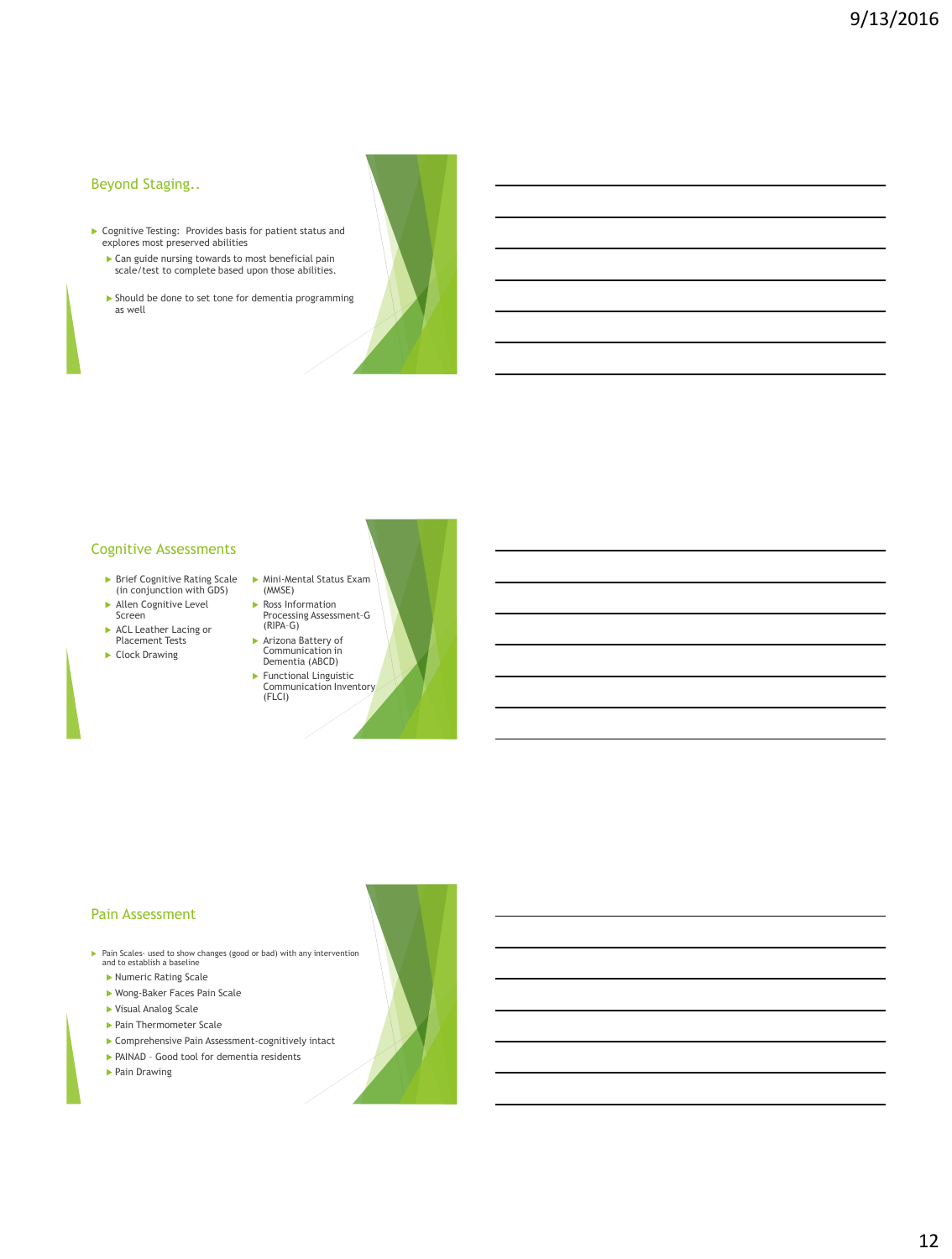#### Pain Assessment

- Pain Scales
	- **Brief Pain Inventory**
	- Initial Pain Assessment Tool
	- Memorial Pain Assessment Card- includes Mood and Relief Scales
	- Patient Comfort Assessment Guide



# Pain Scale for Dementia

PAINAD (Pain Assessment in Advanced Dementia)

 Pain Assessment in Advanced Dementia (PAINAD) scale refers to five behavior domains that can be scored from 0 through 2. These domain scores are then added to get a total score up to 10. Staff should be aware that these non-verbal behavioral symptoms may indicate something other than pain (e.g., delirium) and a thorough pain assessment and examination should be completed

|                                                |                             | <b>PAINAD</b>                                                                                  |                                                                                                  |       |  |
|------------------------------------------------|-----------------------------|------------------------------------------------------------------------------------------------|--------------------------------------------------------------------------------------------------|-------|--|
|                                                | $\Omega$                    |                                                                                                | 9                                                                                                | Score |  |
| Breathing<br>Independent<br>of<br>vecalization | Mormal                      | Orrasional labored<br>breathing.<br>Short period of<br>hyperventilation                        | Noisy labored breathing.<br>Long period of<br>hyperventilation.<br>Cheyne-stokes<br>respirations |       |  |
| Negative<br>Vocalization                       | None                        | Occasional moan or<br>groan.<br>Low level speech with<br>a negative or<br>disapproving quality | Repeated troubled<br>calling out.<br>Loud moaning or<br>groaning.<br>Crying                      |       |  |
| Facial<br>expression                           | Smiling, or<br>inexpressive | Sad, Frightened.<br>Executive                                                                  | Facial grimacing                                                                                 |       |  |
| Body<br>Language                               | Relaxed                     | Tense<br>Distressed pacing.<br>Fidgeting                                                       | Rigid. Fists clenched.<br>Knees pulled up.<br>Pulling or pushing away.<br>Striking out           |       |  |
| Consolability                                  | No need to<br>console       | Distracted or<br>reassured by voice or<br>touch                                                | Unable to console.<br>distract or reassure                                                       |       |  |

# 13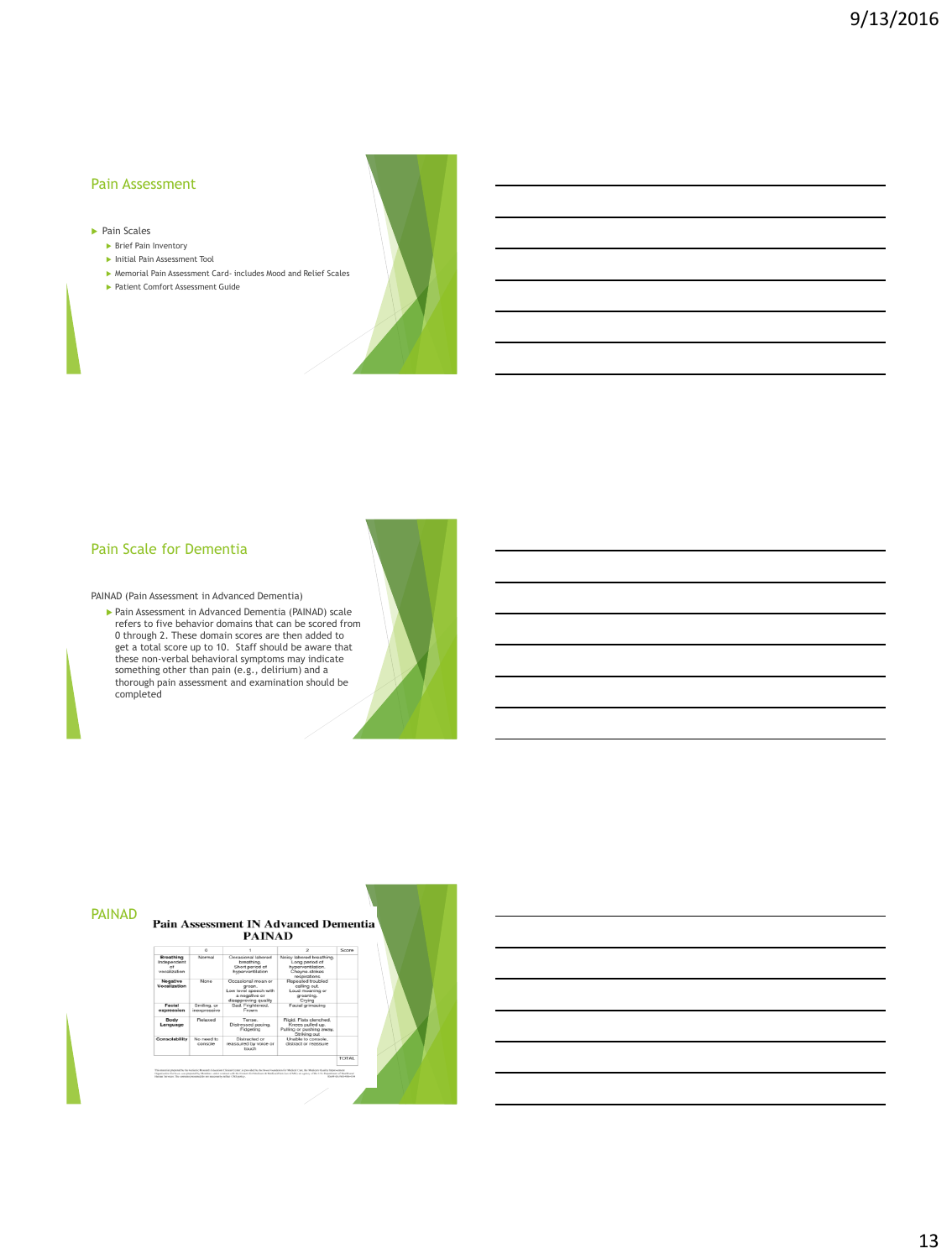# Brief Pain Inventory

 $1.1.3$ Ë  $\cdots$  $\frac{a}{2\pi a}$  $\frac{1}{2}$  $\frac{1}{2}$ 

 $\equiv$ 



# Behavior Checklist  $\overline{\mathcal{L}}$

#### Assessment Tools

- Numeric Rating Scale (NRS)- Patient rates pain on scale 0-10, 0= no pain and 10= worst pain imagined
- Assess initially, following treatment and periodically as neededPatient Name:

0-10 Numeric Pain Intensity Scale\*

"If used as a graphic cating :<br>Frum: Acute Pain Manager<br>No. 92.0132;February 1996 siale, a 10-cm haseline in roco<br>sant: Opasithor or Medical Pro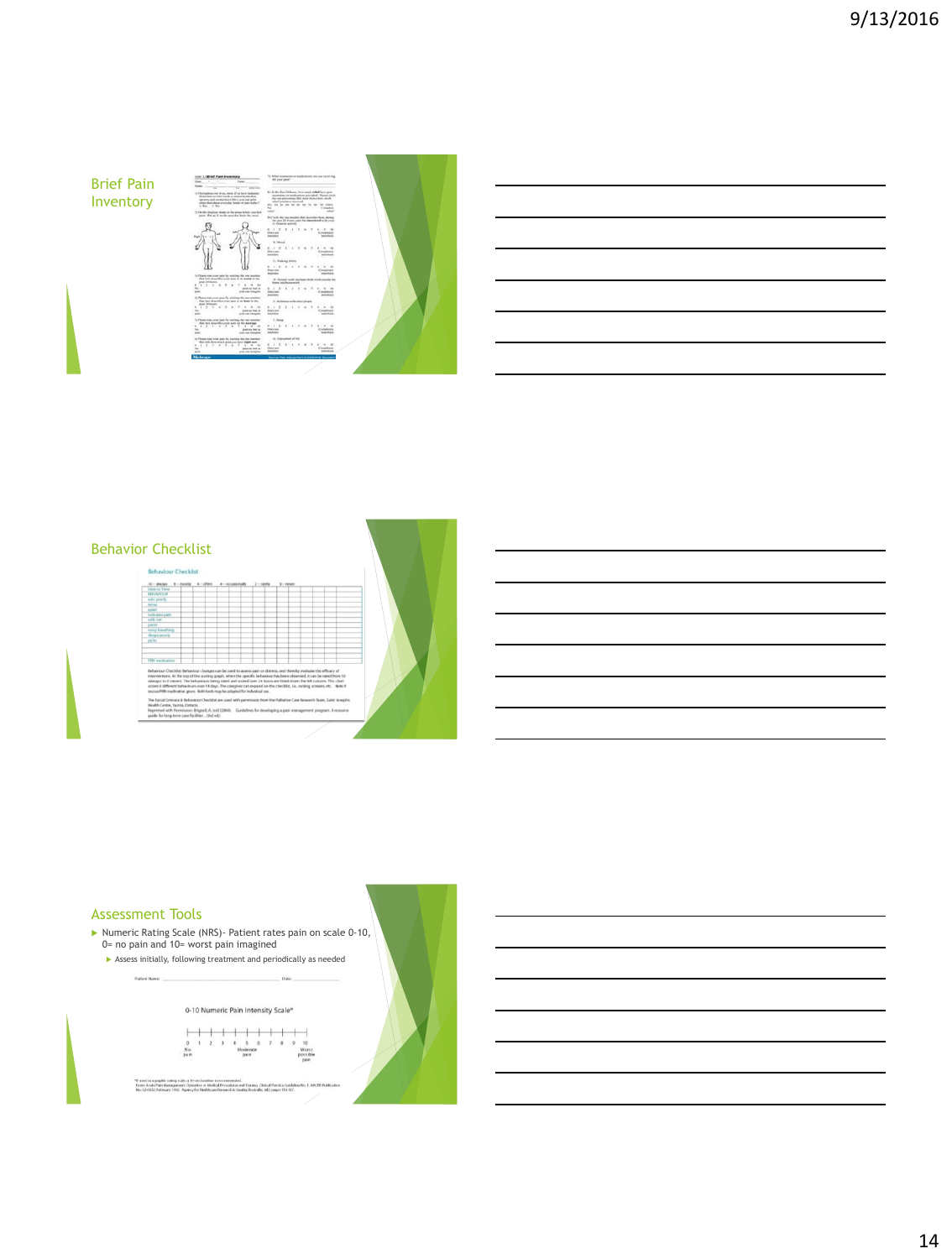#### Assessment Tools

- Visual Analog Scale (VAS)- 10 cm line with one end marked with no pain and other end worst pain imaginable  $\blacktriangleright$  Patient draws line to mark intensity
- of pain
- Clinician measures the line and assigns a score

| No. Palm                                                                                                                                             | Pain echant<br>as A readel                                                                                                                                                                                                       |
|------------------------------------------------------------------------------------------------------------------------------------------------------|----------------------------------------------------------------------------------------------------------------------------------------------------------------------------------------------------------------------------------|
|                                                                                                                                                      | provider be                                                                                                                                                                                                                      |
| "A til-sa bandar is resumended to Viti acres.<br>No. 92-0812; Scheman 1952; Approving Dealthcam Spann (A Guality Stady-R), 195 pages 131, 113.       | From Ande Esta Steppensent Garciane of Medical From Euro and Traunus, Claimal Practice Galledge No. 1, 2007 EPablication                                                                                                         |
|                                                                                                                                                      |                                                                                                                                                                                                                                  |
|                                                                                                                                                      | <b>Visual Analog Scale</b>                                                                                                                                                                                                       |
| NO <sub></sub>                                                                                                                                       | <b>WORST</b>                                                                                                                                                                                                                     |
| PAIN                                                                                                                                                 | PAIN                                                                                                                                                                                                                             |
| Directions: Ask/the patient to indicate on the line where the painting relation to the two<br>extremes. We gave from the left hand side to the mark. |                                                                                                                                                                                                                                  |
| Braue Cancer Council. Used with permission, www.boxecancercouncil.crs.                                                                               | Reference: Stratton H41C Castbillant for Treatment of Cascor Pain: The Pocket Edition of the final Report of the<br>Steas Cancer Council's Werkgroup ou Fare Control in Cancer Patients, pages 66. Copyright - 2003, 2005 by the |

#### Assessment Tools

- Wong-Baker Faces Rating Scale-visual descriptors with faces of varying expressions of distress
- The patient selects the face that describes their current level of pain



Wong-Baker FACES" Pain Rating Scale<br>Instructions For Usage

**College** 

#### Assessing Pain

- $\blacktriangleright$  Pain is often overlooked in the resident.
- Difficult to identify specific cause of pain. There may be many factors to ensure alignment with the mission and vision of the nursing home.
- $\blacktriangleright$  Identification of pain can lead to improved health and quality of life.
- Provides opportunities for continuous improvement.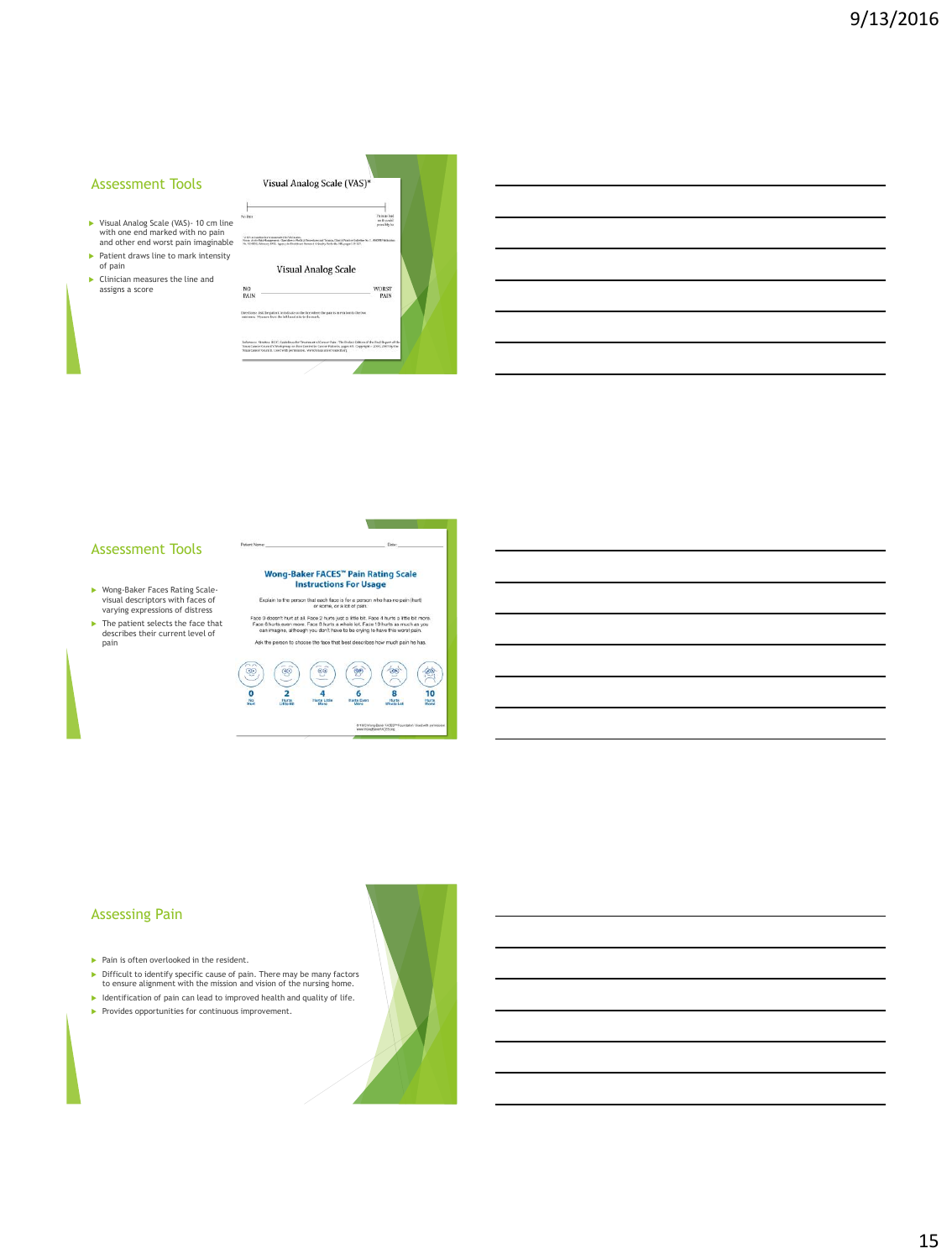# Challenges of Assessing Pain

- Pain is complex and multi-factorial
- $\blacktriangleright$  Identifying causes may be difficult
- ▶ Often subtle and non-specific
- Referred pain can be misleading
- Subjective vs. objective mismatches



#### Core Principles of Pain Assessment and Management



# Assessment Challenges in the Elderly Population

- Under-reporting of discomfort due to fear, cultural factors or acceptance
- Impairments such as loss in hearing and vision, comprehension or verbal skills Difficulty with assessment tools due to visual or cognitive deficits

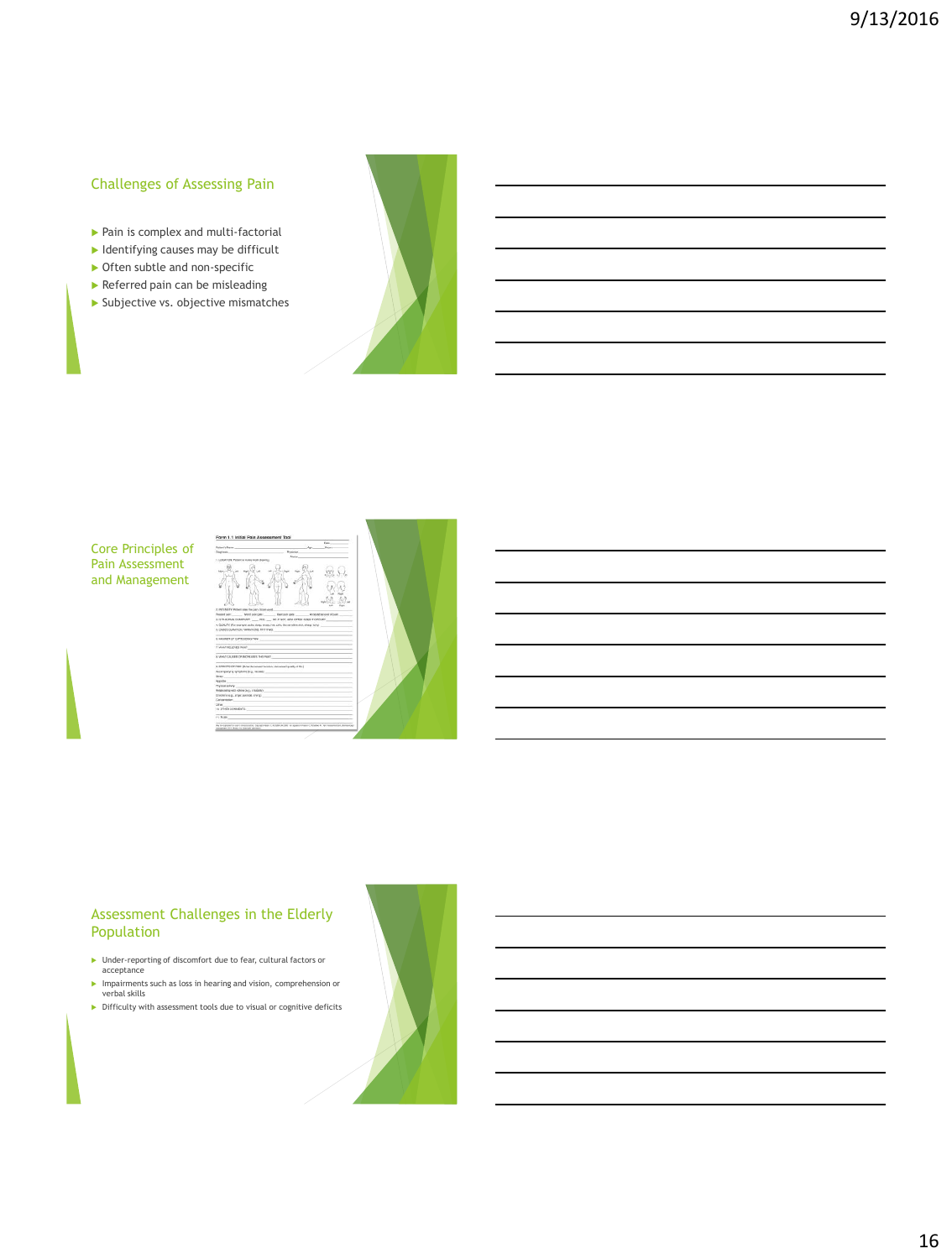# Comprehensive Pain Management

Pain management moves beyond traditional nursing focus, incorporates all staff (clinical, non clinical, and management)

- Similar to a focus on "Improved Dementia Care" Music and Memory
- **Large focus on non-pharmacological treatments**
- Focus on pain indicators especially in dementia population
- Pain Management for short stay/rehab patients
- Focus on Pre-admission assessment of pain
- Focus on use of vital signs as a monitoring and assessment tool.



# Challenges With Pain Management

- **Lack of knowledge with pain indicators and approaches**
- $\blacktriangleright$  Time/Support constraints
- Communication demand with patient, family, nursing aides, therapy
- $\blacktriangleright$  Non familiarity of non-pharmacological treatments
- Dementia related programming constraints
- Traditional pharmacological treatments including adverse effects like addiction

# Evaluate Your Current Pain Management Program

#### including:

- Facility competence/education
- Dementia care programming
- Use of non-pharmacological treatments
- Current tools/policies (Evidence Based/Standards of Practice)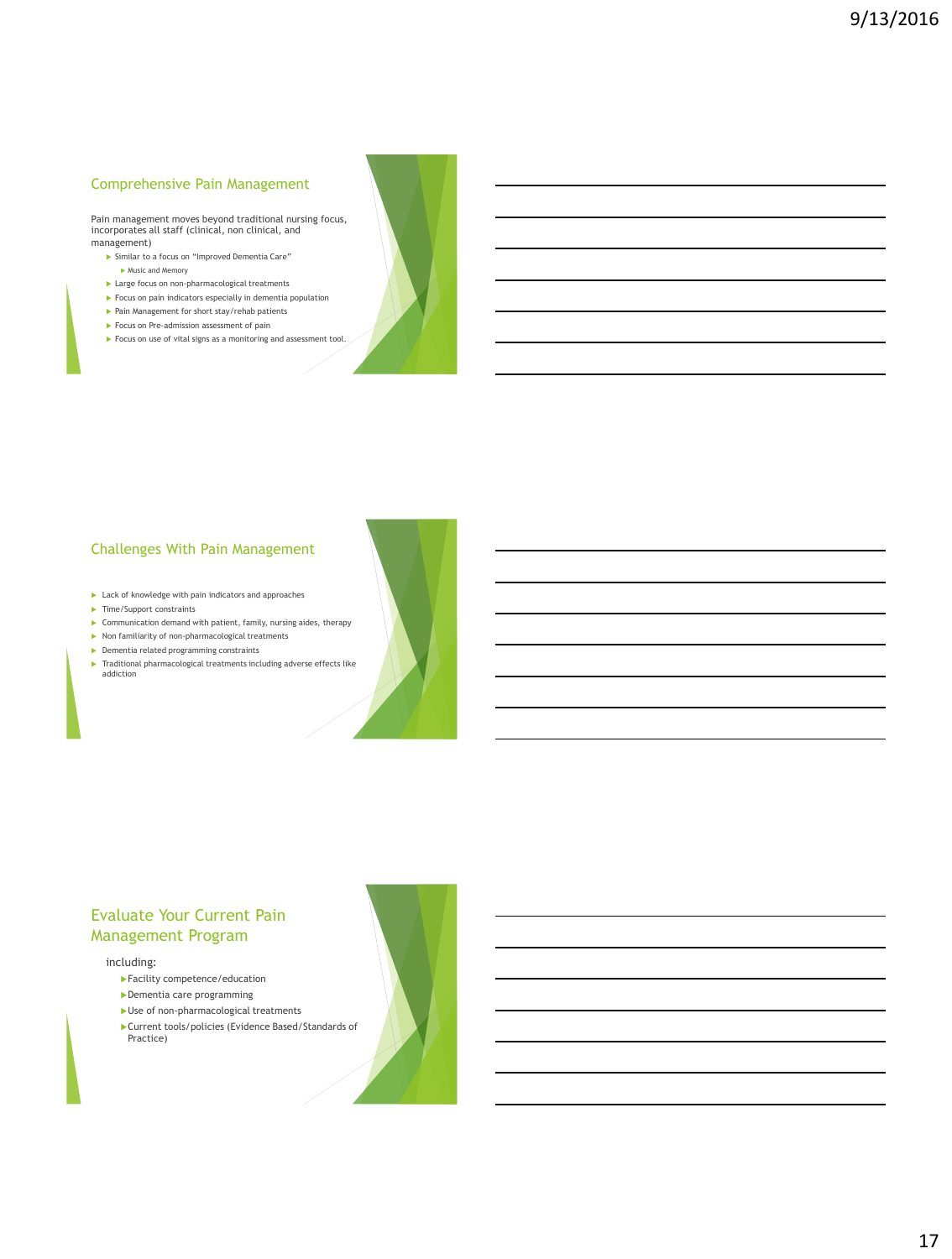# Evaluate Your Current Pain Management Program

- Identifying deficits and areas needing improvement
- Has pain management been a QAPI focus? Explore options for help (Advancing Excellence)



# Advancing Excellence Pain Process Framework

# Structure to Pain Management Program

- Whole house education for pain indicators and the importance of pain management
- $\blacktriangleright$  Staff competency for direct care providers See checklist
- Consistent vital sign checks per shift- make it part of everyone's daily routine
- Have pre-admission survey to determine pain patterns, review medications and identify risk issues through root cause analysis Weekly review of at risks patients with daily communication with any
- residents on target list
- $\blacktriangleright$  Involve patient and family with goal setting and education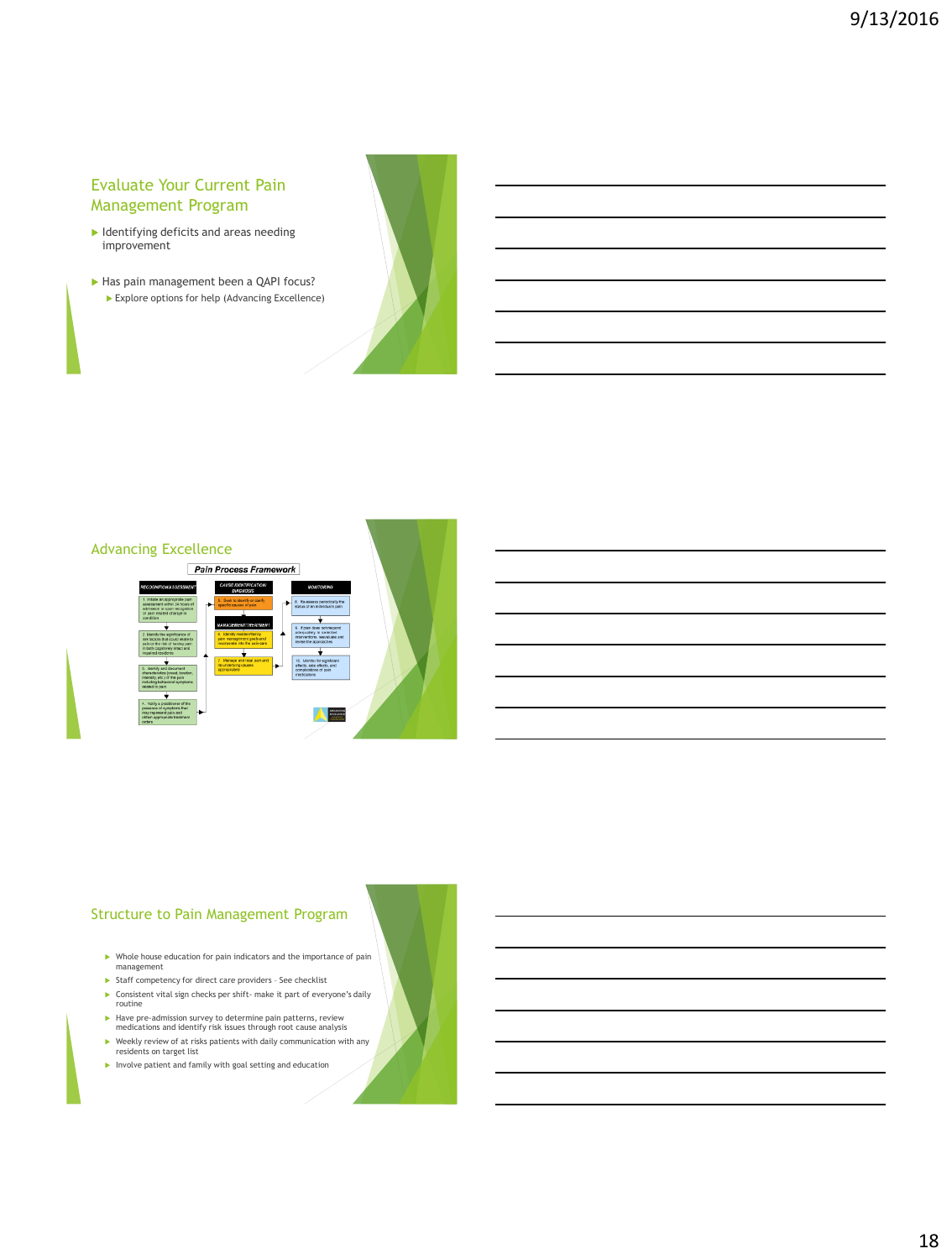# Structure of Pain Management Program

- Good communication and documentation of changes/progress with resident by IDT members
- Therapy modalities available to address pain in non-invasive or non-pharmacological ways
- Tracking system in place to determine effectiveness of interventions, progress toward goals and functional outcomes Continued education to caregivers to maintain resident at most pain free and functional level

# Facility Education

- $\blacktriangleright$  Include all levels of staff
- Administration Dietary/Housekeeping
- $\blacktriangleright$  Therapy
- $\blacktriangleright$  Family
- $\blacktriangleright$  Include printed materials
- Establish competency testing for aides/therapy, etc.
- Appoint pain management expert of coordinator
- Education with Vital Signs/Pain Indicators/Approaches

#### **Education**

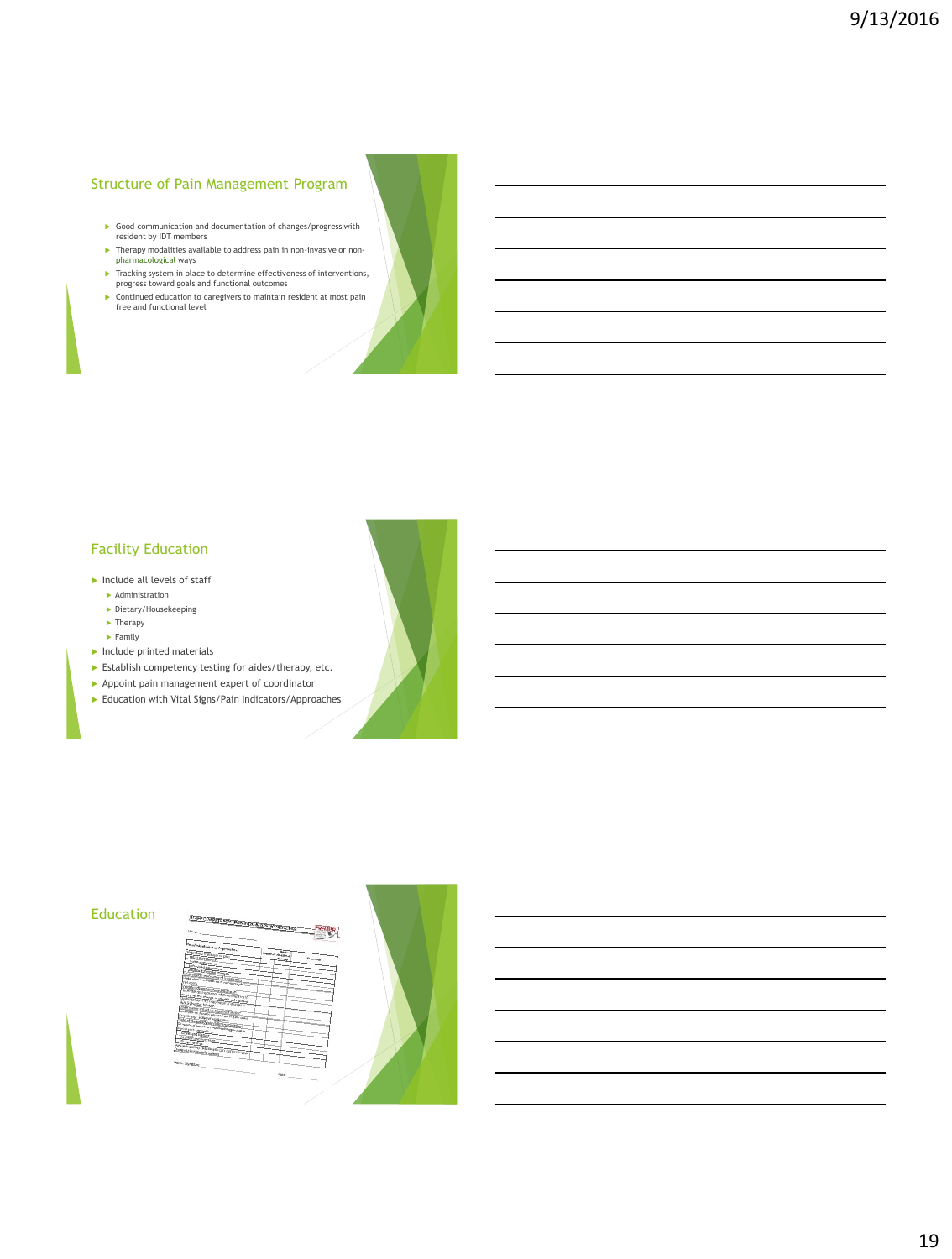# Pre-Admission Survey for Pain

- Need to complete survey during admission process to gauge residents pain pattern, functional level, prior interventions and at risk issues
- Admission Coordinator will utilize Prior Pain Pattern and Function(PPPF) Survey during admission process to interview resident or caregivers

# Prior Pain Pattern and Function (PPPF)





#### PPPF Survey

You will be able to determine:

- $\blacktriangleright$  if the resident had pain prior to coming to your facility
- $\blacktriangleright$  what the pain feels like and when it occurs
- $\blacktriangleright$  what makes the pain worse and what helps relieve the pain
- $\blacktriangleright$  what may be the cause of the pain
- 
- how the pain affects activities and function throughout day including appetite and sleep determine if resident is dealing with psychosocial issues
- how the resident communicates that they have pain (especially if non-communicative)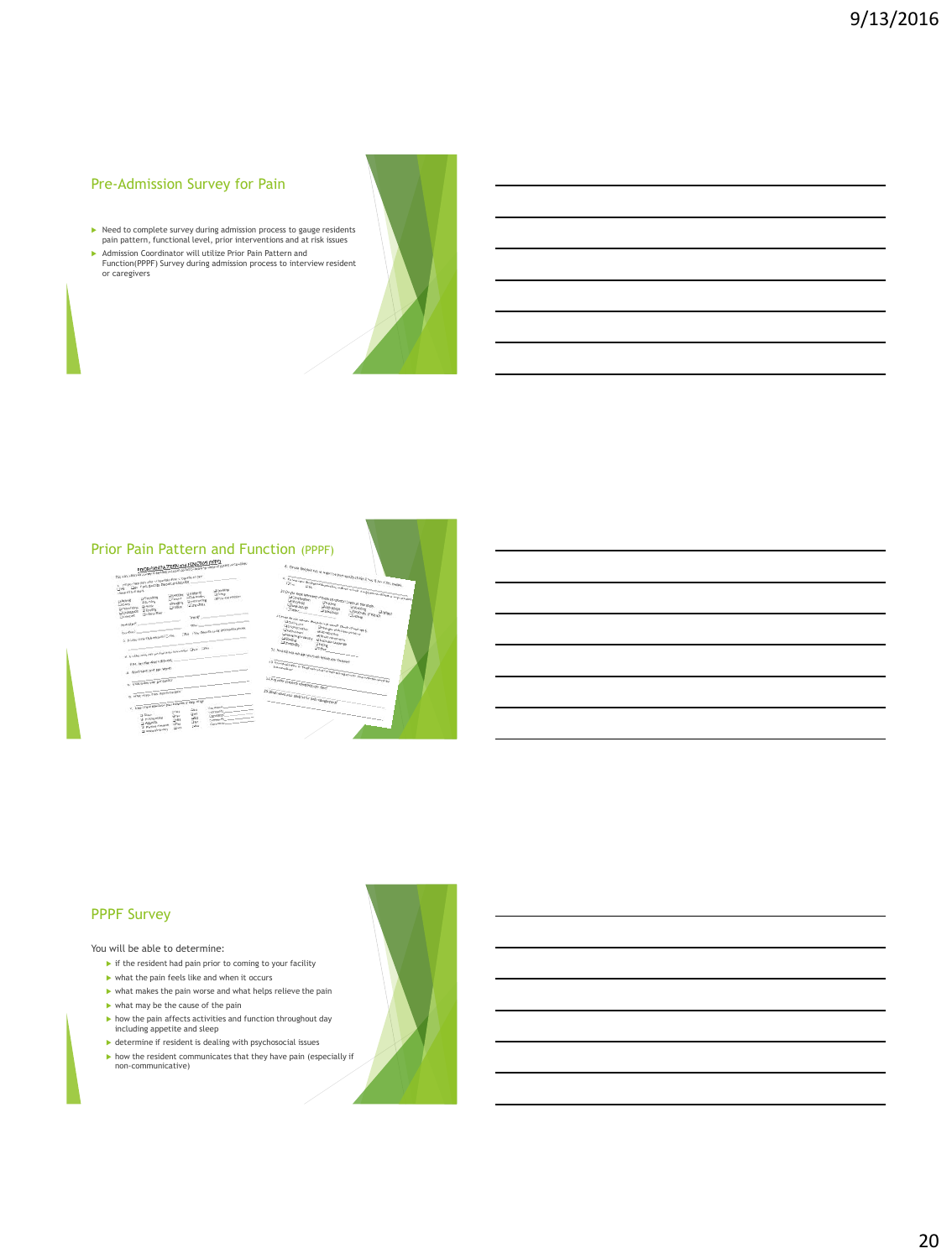# PPPF Survey

You will be able to determine:

- $\blacktriangleright$  what medications are they presently on and how much
- $\blacktriangleright$  do the medications help with relief of pain
- $\blacktriangleright$  what are the resident's goals in relation to pain management



# Target List and Weekly Review

|                | Patient Name | Date Identified | Incaso | Comments | Resolved |  |
|----------------|--------------|-----------------|--------|----------|----------|--|
|                |              |                 |        |          |          |  |
| $\overline{2}$ |              |                 |        |          |          |  |
| $\overline{1}$ |              |                 |        |          |          |  |
|                |              |                 |        |          |          |  |
| 5              |              |                 |        |          |          |  |
| ×              | ٠            |                 |        |          |          |  |
|                |              |                 |        |          |          |  |

#### Communication/Documentation of Pain



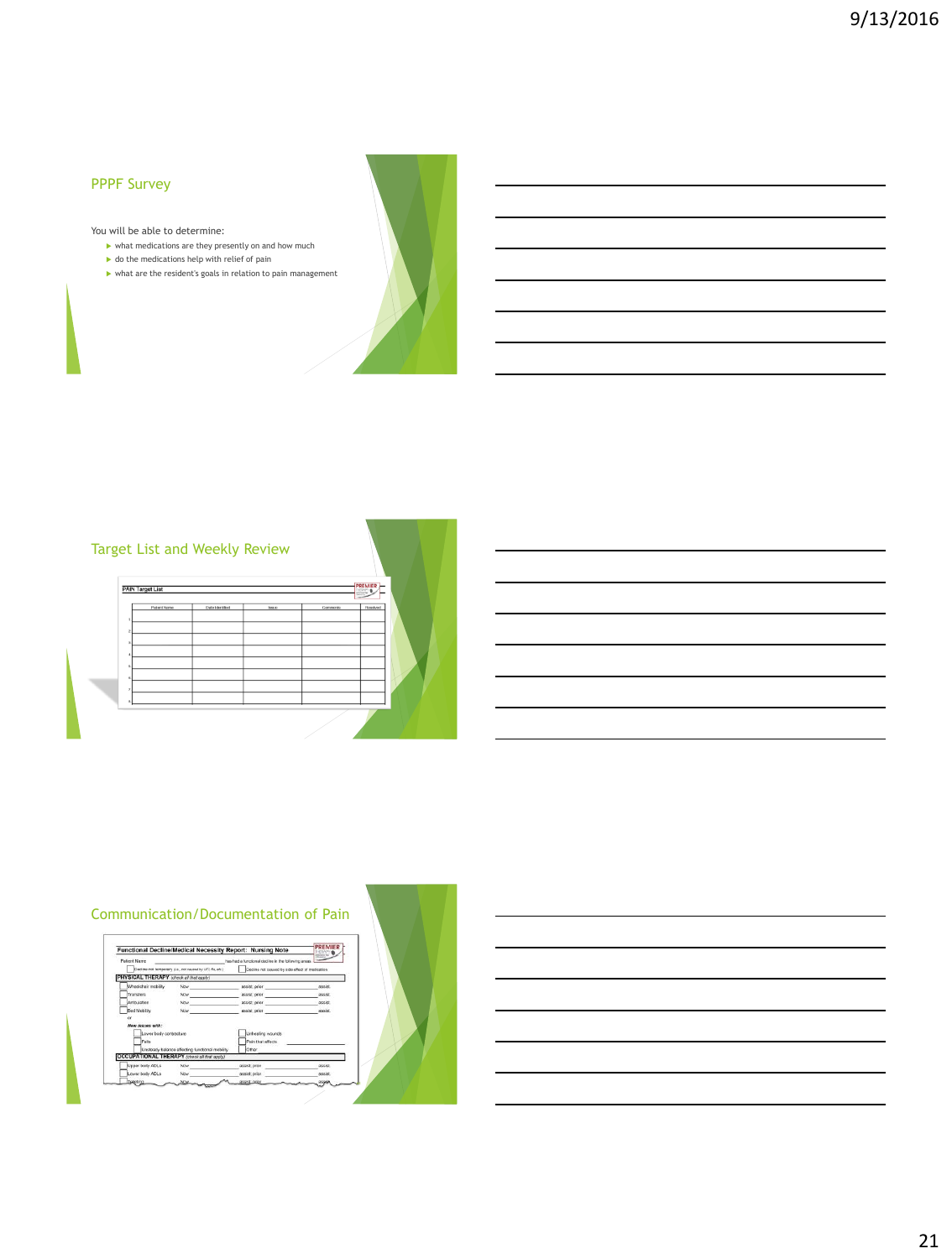| <b>HALTT Communication Form</b>               |       | $\frac{1}{2}$ | PREMIER |  |
|-----------------------------------------------|-------|---------------|---------|--|
| Patient Name                                  |       |               |         |  |
| Change in physical functioning during therapy |       |               |         |  |
| Change in cognition                           |       |               |         |  |
| Change in Pulse Ox                            |       |               |         |  |
| Change in respiratory status/cough            |       |               |         |  |
| Change in behavior                            |       |               |         |  |
| Change in pain level or new onset of pain     |       |               |         |  |
|                                               |       |               |         |  |
| Thorapist                                     | Date: |               |         |  |
|                                               |       |               |         |  |

|       |  | <u> 2000 - Andrea Andrew American American American American American American American American American American</u> |
|-------|--|------------------------------------------------------------------------------------------------------------------------|
|       |  | <u> 2000 - Andrea Andrew Amerikaanse kommunister († 1952)</u>                                                          |
|       |  |                                                                                                                        |
| _____ |  |                                                                                                                        |
|       |  | <u> 2002 - Jan Barbara de San Barbara de San Barbara de San Barbara de San Barbara de San Barbara de San Barbara d</u> |
|       |  | <u> 1989 - Johann Barn, amerikan bernama di sebagai bernama dan bernama di sebagai bernama dalam bernama dalam b</u>   |



# Therapy Non Pharmacological Intervention

#### ▶ Therapy Tools

- Comprehensive evaluation using standardized Pain Scales (can determine root cause)
- $\blacktriangleright$  Use of modalities (e-stim, including iontophoresis; ultrasound, including phonophoresis; diathermy)
- Adaptive equipment (splinting, positioning tools, AFOs, pressure relief modes)
- Inteatment techniques (contract/relax techniques, icing, traction, manual therapy (muscle<br>bending/cross friction massage)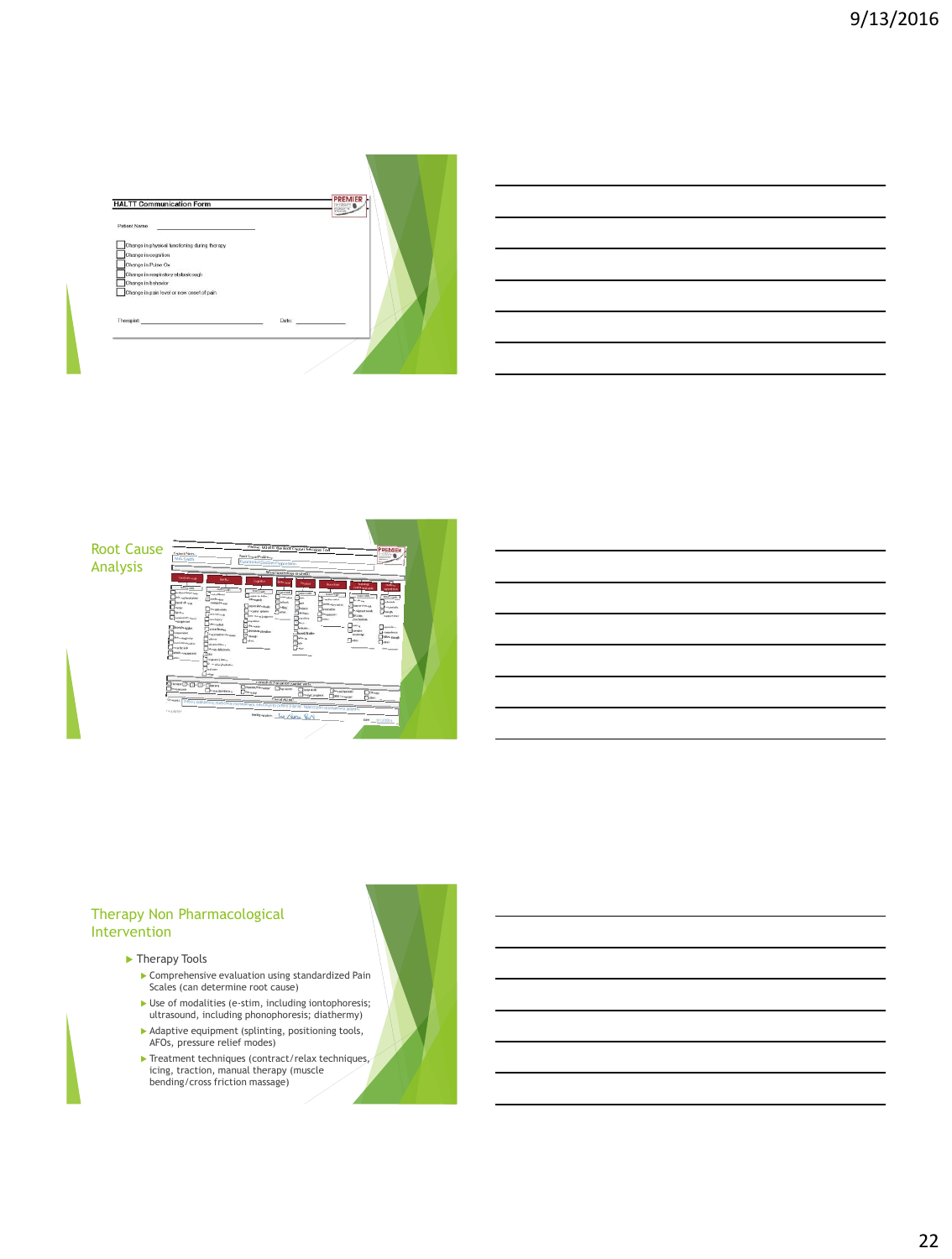# Tracking Progress and Outcomes for Pain



# Course Objectives Review

- 1. Attendees will be able to explain and describe pain assessments for a variety of diagnoses.
- 2. Attendee will be able to explain how pain affects most Quality Measures.
- 3. Attendee will be able to describe a comprehensive pain management program that enhances quality of life of resident and decreases burden of caregivers.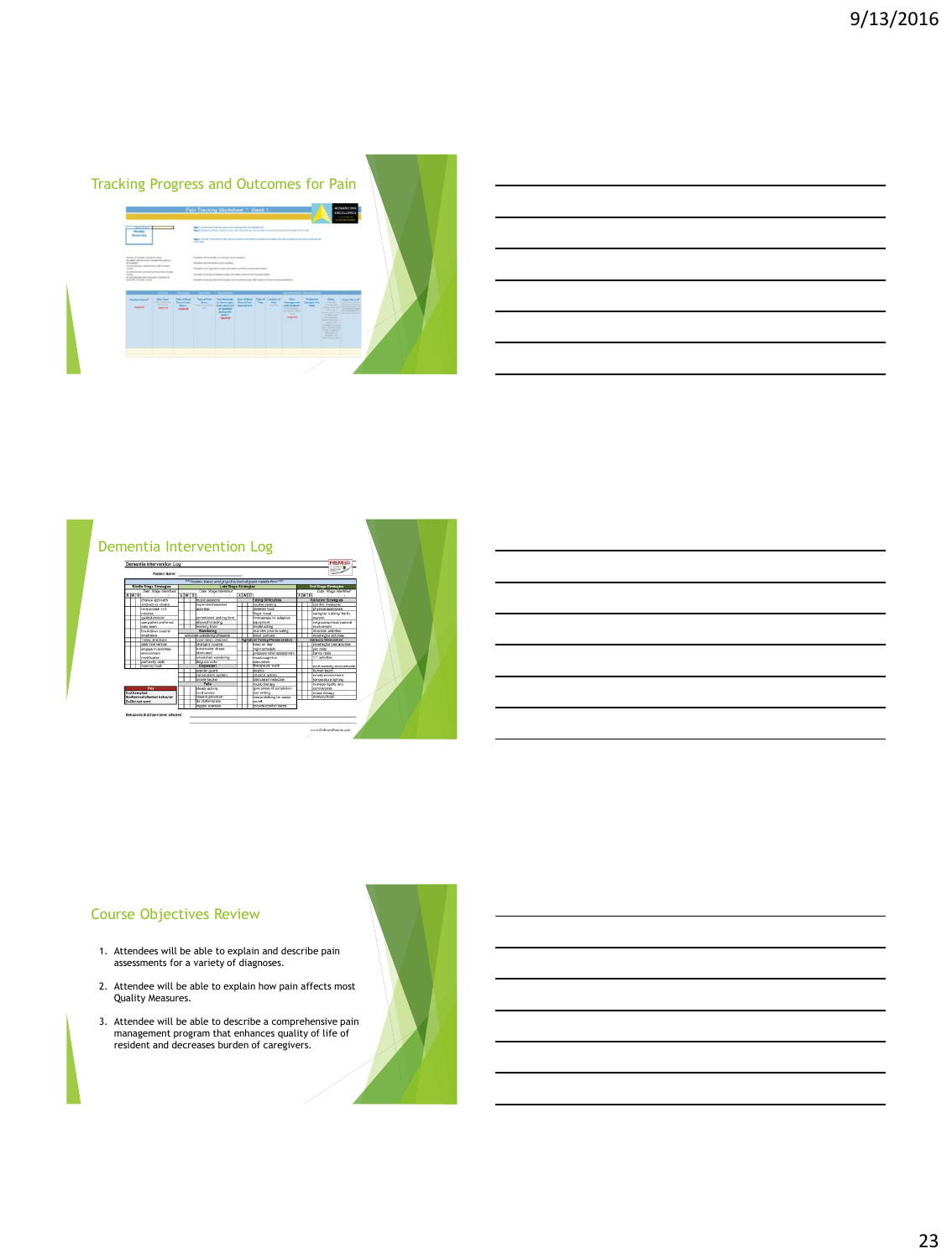# Functional Outcomes Tracking

- Quality Measure: Percentage of short-stay residents who made improvements in function (MDS-based)
- **Functional Outcomes Measures (Patient specific)** MDS: Section G, GG, J, among others Therapy Software Outcomes: Functional Outcomes Systems, Functional Independence Measures – tracked per skill set.



# Where Do We Go From Here?

- Assess current pain management program and establish goals were improvement is needed (QAPI)
- Assign a pain management coordinator
- Whole house education with competencies in both pain indicators, vital signs, and the importance of communication
- Complete Sensory and dementia assessments
- $\blacklozenge$  Make sure that patient driven assessment tools are available
- Establish a tracking system for interventions/outcomes
- Continue with Nursing monitoring, make appropriate assessments and referrals as needed

#### References

- [www.nccdp.org](http://www.nccdp.org/) National Council of Certified Dementia Practitioners Accessed 3/28/2016
- Assessment of Pain in Non-Cognizant Elderly, Brignell, Ann, Canadian Nursing Home, March 2003, Accessed 3-1-16.
- ▶ [www.alz.org](http://www.alz.org/) The National Alzheimer's Association